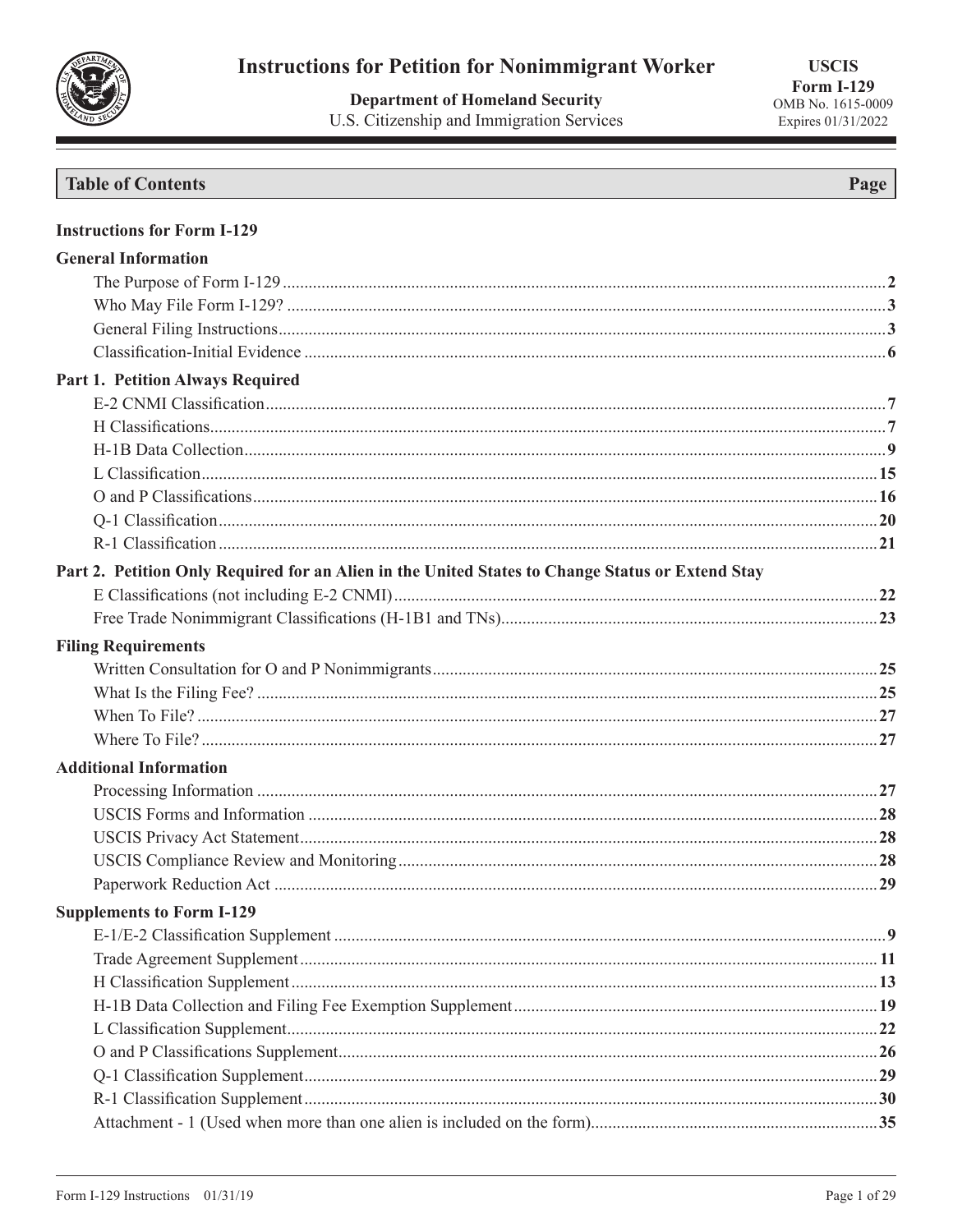# **The Purpose of Form I-129**

This form is used by an employer to petition U.S. Citizenship and Immigration Services (USCIS) for an alien beneficiary to come temporarily to the United States as a nonimmigrant to perform services or labor, or to receive training.

Form I-129 consists of the:

- **1.** Basic petition;
- **2.** Individual supplements relating to specific classifications; and
- **3.** H-1B Data Collection and Filing Fee Exemption Supplement (required for H-1B and H-1B1 classifications only).

## **These instructions are divided into two parts:**

**Part 1:** Classifications that always require a petition.

**E-2 CNMI --** treaty investor exclusively in the Commonwealth of the Northern Mariana Islands (CNMI).

**H-1B** -- specialty occupation worker; an alien coming to perform services of an exceptional nature that relate to a U.S. Department of Defense-administered project; or a fashion model of distinguished merit and ability.

**H-2A** -- temporary agricultural worker.

**H-2B** -- temporary nonagricultural worker.

**H-3** -- trainee.

**L-1** -- intracompany transferee.

**O-1** -- alien of extraordinary ability in arts, science, education, business, or athletics.

**O-2** -- accompanying alien who is coming to the United States to assist in the artistic or athletic performance of an O-1 artist or athlete.

**P-1** -- major league sports.

**P-1** -- internationally recognized athlete/entertainment group.

**P-1S** -- essential support personnel for a P-1.

**P-2** -- artist/entertainer in reciprocal exchange program.

**P-2S** -- essential support personnel for a P-2.

**P-3** -- artist/entertainer coming to the United States to perform, teach, or coach under a program that is culturally unique.

**P-3S** -- essential support personnel for a P-3.

**Q-1** -- alien coming temporarily to participate in an international cultural exchange program.

**R-1** -- religious worker.

**Part 2:** Classifications that require a petition only if the beneficiary is already in the United States and requesting an extension of stay or a change of status:

**E-1** -- treaty trader.

**E-2** -- treaty investor (not including E-2 CNMI treaty investors).

**E-3** -- Free Trade Agreement professionals from Australia.

**Free Trade Nonimmigrants** -- H-1B1 specialty occupation workers from Chile or Singapore and TN professionals from Canada or Mexico.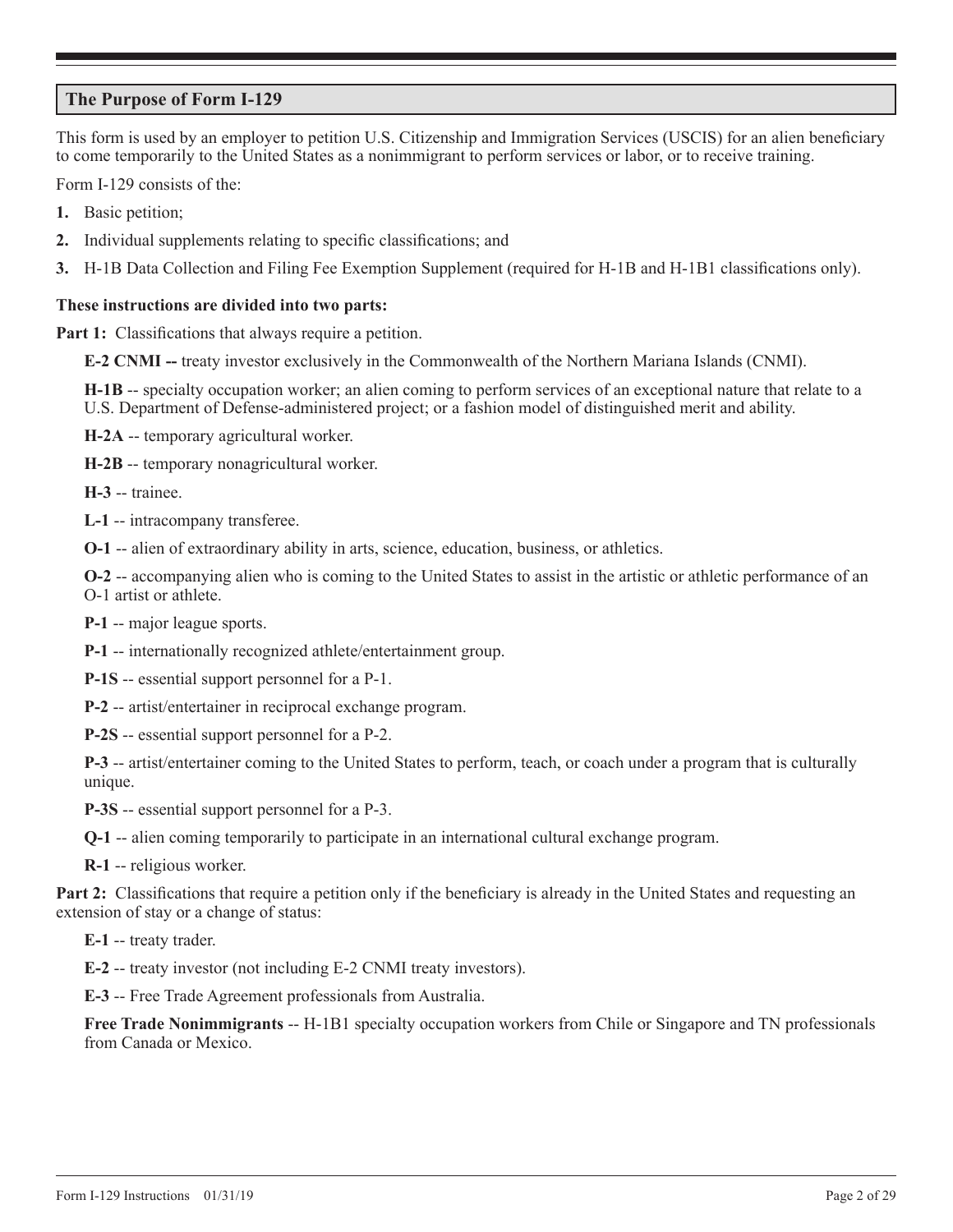# **Who May File Form I-129?**

**General.** A U.S. employer may file this form and applicable supplements to classify an alien in any nonimmigrant classification listed in **Part 1.** or **Part 2.** of these instructions. A foreign employer, U.S. agent, or association of U.S. agricultural employers may file for certain classifications as indicated in the specific instructions.

**Agents.** A U.S. individual or company in business as an agent may file a petition for workers who are traditionally self-employed or workers who use agents to arrange short-term employment on their behalf with numerous employers, and in cases where a foreign employer authorizes the agent to act on its behalf. A petition filed by an agent must include a complete itinerary of services or engagements, including dates, names, and addresses of the actual employers, and the locations where the services will be performed. A petition filed by a U.S. agent must guarantee the wages and other terms and conditions of employment by contractual agreement with the beneficiary or beneficiaries of the petition. The agent/ employer must also provide an itinerary of definite employment and information on any other services planned for the period of time requested.

**Including more than one alien in a petition.** You may include on the same petition multiple aliens who seek admission in the H-2A, H-2B, H-3, P-1, P-2, P-3, P-1S, P-2S, P-3S, O-2, or Q-1 classifications provided all will:

- **1.** Be employed for the same period of time; and
- **2.** Perform the same services, receive the same training, or participate in the same international cultural exchange program.

**NOTE:** Employers must file a separate Form I-129 to petition for O and P essential support personnel apart from any petition they file for O or P principal aliens or P group or team. All essential-support beneficiaries listed on this petition must establish prior essentiality to the principal O or P aliens.

**Exception:** It is recommended that H-2A and H-2B petitions for workers from countries not listed on the respective "Eligible Countries List" be filed separately. See **www.uscis.gov** for the list of H-2A and H-2B participating countries.

**Multiple locations.** A petition for aliens to perform services or labor or receive training in more than one location must include an itinerary with the dates and locations where the services or training will take place.

**Naming beneficiaries.** Allbeneficiaries in a petition must be named except for an H-2A agricultural worker or an H-2B temporary nonagricultural worker.

**Exceptions for H-2A/H-2B temporary workers:** You must provide the name, date of birth, country of birth, and country of nationality of all H-2A and H-2B workers when **(1)** the petition is filed for a worker who is a national of a country not designated by the Secretary of Homeland Security as eligible to participate in the H-2A or H-2B program; or **(2)** the beneficiary is in the United States. In addition, USCIS may require the petitioner to name H-2B beneficiaries where the name is needed to establish eligibility for H-2B nonimmigrant status.

Where some or all of the beneficiaries are not named, specify the total number of unnamed beneficiaries and total number of beneficiaries in the petition.

# **General Filing Instructions**

USCIS provides forms free of charge through the USCIS website. In order to view, print, or fill out our forms, you should use the latest version of Adobe Reader, which can be downloaded for free at **http://get.adobe.com/reader/**.

Each petition must be properly signed and filed. A photocopy of a signed petition or a typewritten name in place of a signature is not acceptable.

Each petition must be accompanied by the appropriate filing fees. (See the **What Is the Filing Fee** section of these instructions.)

**Evidence.** You must submit all required initial evidence along with all the supporting documentation with your petition at the time of filing.

**Biometrics Services Appointment for Certain Beneficiaries Who Will be Working in the CNMI.** After receiving your petition and ensuring completeness, USCIS will inform you in writing when the beneficiary needs to go to his/her local USCIS Application Support Center (ASC) for his/her biometrics services appointment. Failure to attend the biometrics services appointment may result in denial of your petition.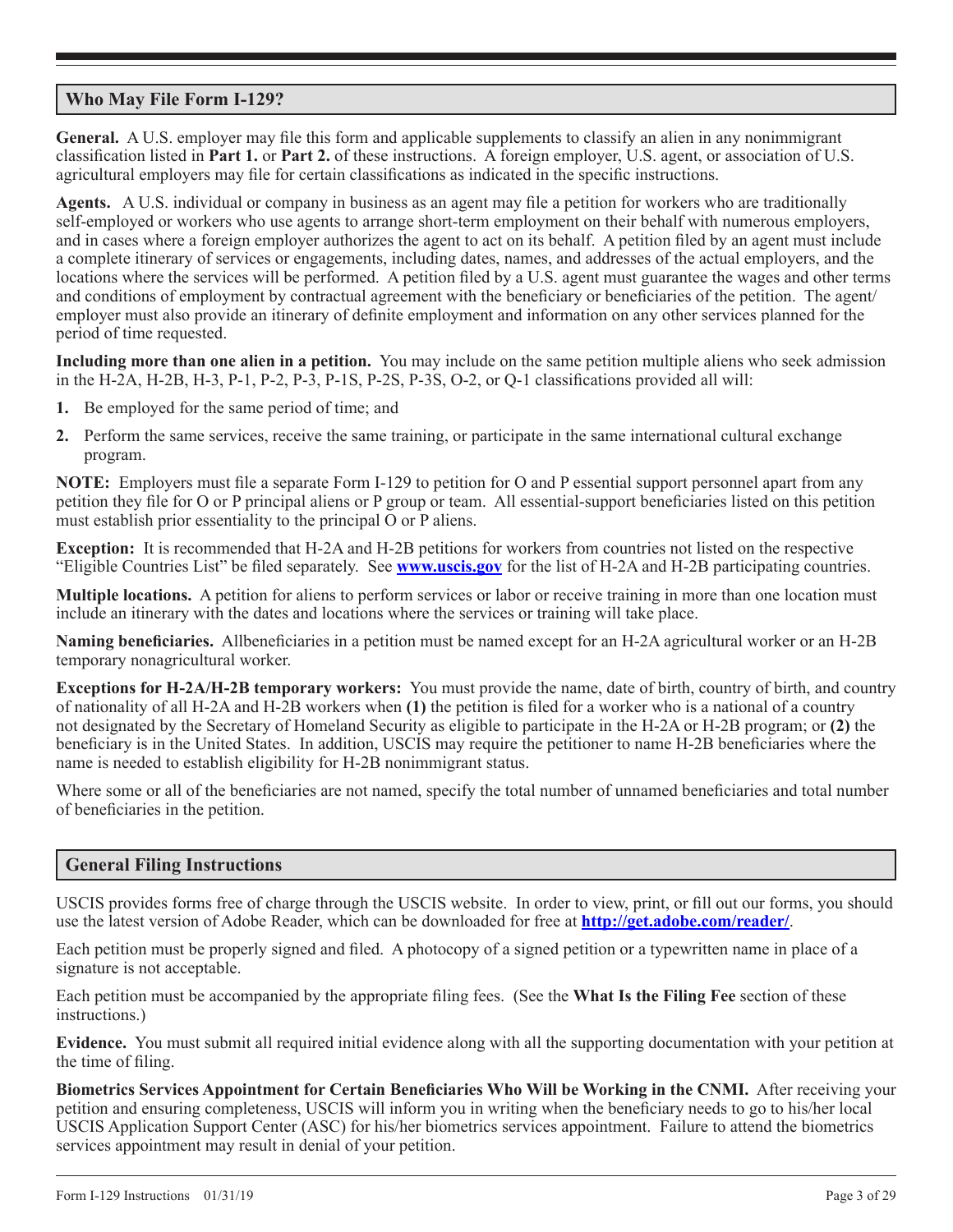**Form I-94, Arrival - Departure Record.** If U.S. Customs and Border Protection (CBP) or USCIS issued the beneficiary a Form I-94, Arrival-Departure Record, provide his/her I-94 admission number and date that his/her authorized period of stay expires or expired (as shown on the Form I-94). The I-94 admission number also is known as the Departure Number on some versions of Form I-94.

**NOTE:** If the beneficiary was admitted to the United States by CBP at an airport or seaport after April 30, 2013, he/she may have been issued an electronic Form I-94 by CBP, instead of a paper Form I-94. He/she may visit the CBP website at **www.cbp.gov/I94** to obtain a paper version of the electronic Form I-94. CBP does not charge a fee for this service. Some travelers admitted to the United States at a land border, or air or sea port, after April 30, 2013 with a passport or travel document, who were issued a paper Form I-94 by CBP, may also be able to obtain a replacement Form I-94 for the CBP website without charge. If Form I-94 cannot be obtained from the CBP website, it may be obtained by filing Form I-102, Application for Replacement/Initial Nonimmigrant Arrival-Departure Document, with USCIS. USCIS does charge a fee for this service. Form I-102 may be filed together with this Form I-129.

**Copies.** You may submit a legible photocopy of any document requested, unless the instructions specifically state that you must submit an original document. Original documents submitted when not required may remain a part of the record, and will not be automatically returned to you.

**Translations.** Any document you submit to USCIS information in a foreign language must have a full English language translation. The translator must certify that the English language translation is complete and accurate, and that he or she is competent to translate from the foreign language into English.

## **How to Fill Out Form I-129**

- **1.** Type or print legibly in black ink.
- **2.** Complete the basic form and any relating supplements.
- **3.** If you need extra space to complete any item, go to **Part 9.**, **Additional Information About Your Petition for Nonimmigrant Worker**, indicate the **Page Number**, **Part Number**, and **Item Number** to which your answer refers, and date and sign each sheet.
- **4.** Answer all questions fully and accurately. If an item is not applicable or the answer is "none," type or print "N/A".
- **5.** Submit a duplicate copy of the petition and all supporting documentation. **Failure to do so may result in delays in processing this petition or in visa processing abroad.**

## **Petitioner Information**

Complete the **"Legal Name of Petitioner"** field (if the petitioner is an individual person or a company or organization). For mailing address, list the address of the **petitioner's primary office** within the United States. This address will determine the filing jurisdiction if the beneficiary will be providing services or completing training in multiple locations.

## **Basis for Classification**

The following explains the choices listed in **Part 2.**, **Item Number 2.**, of the Form I-129.

- **A. New employment.** Check this box if the beneficiary:
	- **(1)** Is outside the United States and holds no classification;
	- **(2)** Will begin employment for a new U.S. employer in a different nonimmigrant classification than the beneficiary currently holds; **or**
	- **(3)** Will work for the same employer but in a different nonimmigrant classification.

**NOTE:** Do not check this box if the beneficiary will work for the same employer in the same classification but there is a material change in the terms and conditions of employment, training, or the beneficiary's eligibility as specified in the original approved petition. Check the box for **Item f., Amended Petition,** instead.

- **B. Continuation of previously approved employment without change with the same employer.** Check this box if you are applying to continue the employment of the beneficiary in the same nonimmigrant classification the beneficiary currently holds and there has been no change to the employment.
- **C. Change in previously approved employment.** Check this box if you are notifying USCIS of a non-material change to the previously approved employment such as a change in job title without a material change in job duties.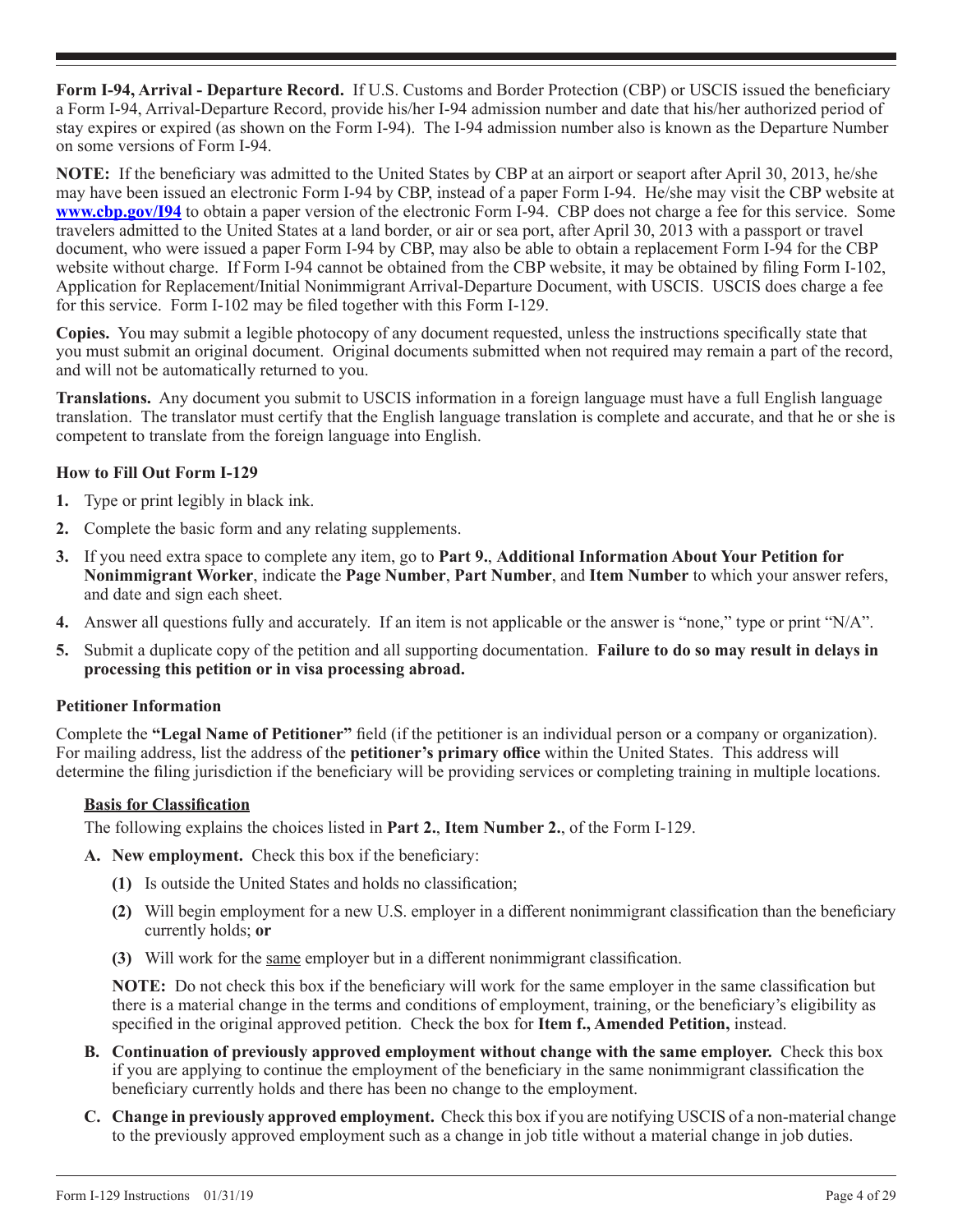- **D. New concurrent employment.** Check this box if you are applying for a beneficiary to begin new employment with an additional employer in the same nonimmigrant classification the beneficiary currently holds while the beneficiary will continue working for his or her current employer in the same classification.
- **E. Change of employer.** Check this box if you are applying for a beneficiary to begin employment working for a new employer in the same nonimmigrant classification that the beneficiary currently holds.
- **F. Amended petition.** Check this box if you are applying to notify USCIS of a material change in the terms or conditions of employment or training or the beneficiary's eligibility as specified in the original approved petition. Additionally, petitioners requesting H-2A or H-2B substitutions should check this box.

#### **Requested Action**

The following explains the kinds of action petitioners/employers may choose for **Part 2., Information About This Petitioner, Item Number 4.** of Form I-129. Choose only one action.

- **A. Notify the office listed in Part 4. so the beneficiary(ies) can seek a visa or admission.** Check this box if the beneficiary is outside of the United States, or, if the beneficiary is currently in the United States, but he or she will leave the United States to obtain a visa/admission abroad.
- **B. Change the status and extend the stay of beneficiaries who are now in the United States in another status.** Check this box if the beneficiary is currently in the United States in a different nonimmigrant classification and is applying to change to a new, nonimmigrant status.

**Exception:** If the beneficiary seeks to change status to H-1B1 Chile/Singapore or TN classification, see **Item f.** below.

**C. Extend the stay of each beneficiary who now holds this status.** Check this box if the beneficiary is currently in the United States in a nonimmigrant classification and is requesting an extension of his or her stay in the same nonimmigrant classification.

**Exception:** If the beneficiary seeks to extend his/her stay in H1B1 Chile/Singapore or TN classification, see **Item e.** below.

- **D. Amend the stay of each beneficiary who now holds this status.** Check this box if the beneficiary is currently in the United States in the same nonimmigrant classification and you are notifying USCIS of any material changes in the terms and conditions of employment, training or the beneficiary's eligibility as specified in the original approved petition.
- **E. Extend the status of a nonimmigrant classification that is based on a Free Trade Agreement.** Check this box if the beneficiary is currently in the United States based on a Free Trade Agreement (H-1B1 Chile/Singapore or TN classification) and is requesting an extension of his or her stay in that same classification.
- **F. Change status to a nonimmigrant classification that is based on a Free Trade Agreement.** Check this box if the beneficiary is currently in the United States in a different nonimmigrant classification and is applying to change to a nonimmigrant classification based on a Free Trade Agreement (H-1B1 Chile/Singapore or TN classification).

## **Certification Pertaining to the Release of Controlled Technology or Technical Data to Foreign Persons in the United States**

**U.S. Export Controls on Release of Controlled Technology or Technical Data to Foreign Persons.** The Export Administration Regulations (EAR) (15 CFR Parts 770-774) and the International Traffic in Arms Regulations (ITAR) (22 CFR Parts 120-130) require U.S. persons to seek and receive authorization from the U.S. Government before releasing to foreign persons in the United States controlled technology or technical data. Under both the EAR and the ITAR, release of controlled technology or technical data to foreign persons in the United States--even by an employer--is deemed to be an export to that person's country or countries of nationality. One implication of this rule is that a U.S. company must seek and receive a license from the U.S. Government before it releases controlled technology or technical data to its nonimmigrant workers employed as H-1B, H-1B1, L-1, or O-1A beneficiaries.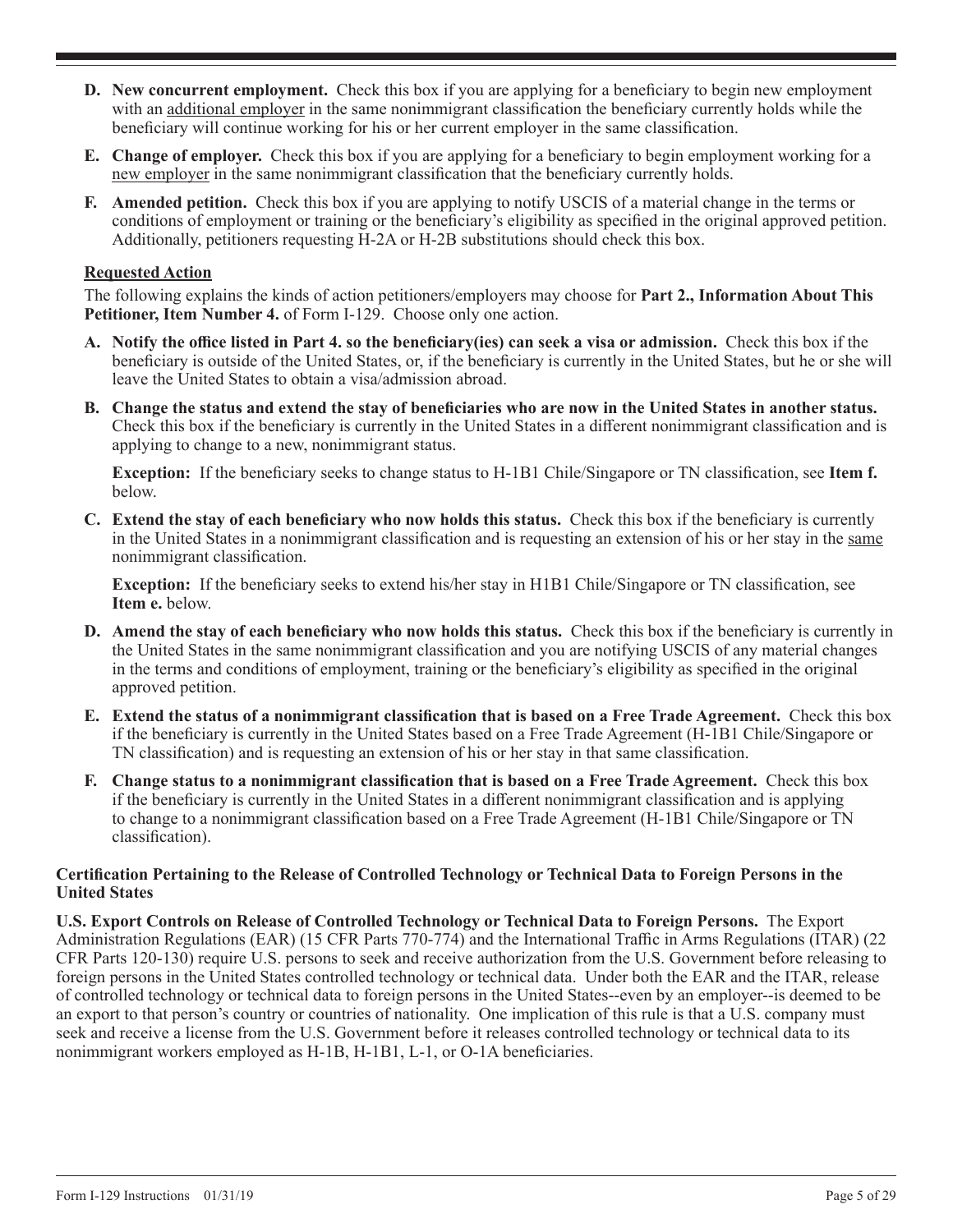**Requirement to Certify Compliance with U.S. Export Control Regulations.** The U.S. Government requires each company or other entity that files a Form I-129 to certify that to the best of its knowledge at the time of filing it has reviewed the Export Administration Regulations (EAR) and the International Traffic in Arms Regulations (ITAR) and determined whether it will require a U.S. Government export license to release controlled technology or technical data to the beneficiary.

If an export license is required, the company or other entity must further certify that it will not release or otherwise provide access to controlled technology or technical data to the beneficiary until it has received the required authorization from the U.S. Government.

The petitioner must indicate whether or not a license is required in **Part 6., Certification Regarding the Release of Controlled Technology or Technical Data to Foreign Persons in the United States,** of Form I-129.

**Controlled Technology and Technical Data.** The licensing requirements described above will affect only a small percentage of petitioners because most types of technology are not controlled for export or release to foreign persons. The technology and technical data that are, however, controlled for release to foreign persons are identified on the EAR's Commerce Control List (CCL) and the ITAR's U.S. Munitions List (USML). The CCL is found at 15 CFF Part 774, Supp. 1. See **http://www.access.gpo.gov/bis/ear/ear\_data.html#ccl**. The USML is at 22 CFR 121.1. See **http://www.pmddtc.state.gov/regulations\_laws/itar.html**. The EAR-controlled technology on the CCL generally pertains to that which is for the production, development, or use of what are generally known as "dual-use" items. The ITAR-controlled technical data on the USML generally pertains to that which is directly related to defense articles.

The U.S. Department of Commerce's Bureau of Industry and Security administers the CCL and is responsible for issuing licenses for the release to foreign persons of technology controlled under the EAR. The U.S. Department of State's Directorate of Defense Trade Controls (DDTC) administers the USML and is responsible for issuing licenses for the release to foreign persons of technical data controlled under the ITAR. Information about the EAR and how to apply for a license from BIS are at **www.bis.doc.gov**. Specific information about EAR's requirements pertaining to the release of controlled technology to foreign persons is at **www.bis.doc.gov/index.php.policy-guidance/deemed-exports**. Information about the ITAR and how to apply for a license from DDTC are at **www.pmddtc.state.gov**.

# **Classification - Initial Evidence**

For all classifications, if a beneficiary is seeking a **change of status** or **extension of stay**, evidence of maintenance of status must be included with the new petition. If the beneficiary is employed in the United States, the petitioner may submit copies of the beneficiary's last 2 pay stubs, Form W-2, and other relevant evidence, as well as a copy of the beneficiary's Form I-94, passport, travel document, or I-797.

The beneficiary's dependent family members (generally, spouses and children under 21) should use Form I-539, Application to Change/Extend Nonimmigrant Status, to apply for a change of status or extension of stay.

A nonimmigrant, who must have a passport to be admitted, generally must maintain a valid passport during his or her entire stay.

The following nonimmigrants are not eligible to change status:

- **1.** An alien admitted under a visa waiver program;
- **2.** An alien is transit (C) or in transit without a visa (TWOV);
- **3.** A crewman (D);
- **4.** A fiancé(e) (K-1) or his or her dependent (K-2);
- **5.** A spouse of a U.S. citizen (K-3) or his or her dependent (K-4);
- **6.** A J-1 exchange visitor who was admitted in J-1 status for the purpose of receiving graduate medical training;
- **7.** A J-1 exchange visitor subject to the foreign residence requirement who has not received a waiver of that requirement; and
- **8.** An M-1 student to an H classification, if training received as an M-1 helped him or her qualify for H classification.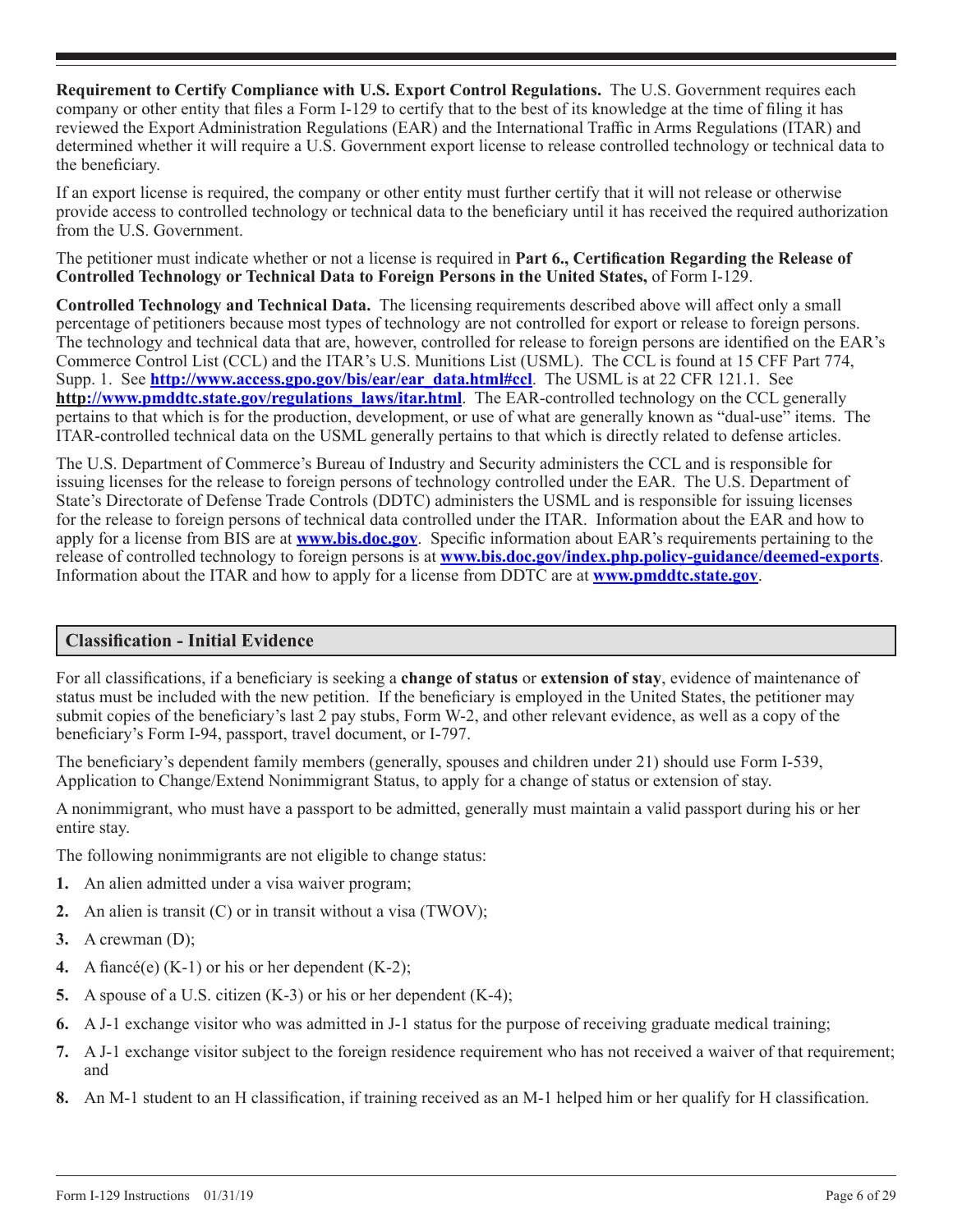# **Part 1. Petition Always Required**

The following classifications always require a petition.

The initial evidence listed below and the initial evidence listed under the instructions for a change of status or extension of stay must be included with a petition for a new or concurrent employment or for an extension where there is a change in previously approved employment.

However, a petition for extension based on unchanged, previously approved employment should only be filed with the initial evidence required in the extension of stay instructions.

## **E-2 CNMI**

**An E-2 CNMI investor is an alien who seeks to enter or remain in the Commonwealth of the Northern Mariana Islands (CNMI) in order to maintain an investment in the CNMI that was approved by the CNMI government prior to November 28, 2009. An E-2 CNMI investor classification is specifically limited to an alien investor who has previously been granted a qualifying long term investor status under the laws of the CNMI. This classification allows an eligible alien to be lawfully present in the CNMI in order to maintain the investment during the transition period from CNMI to Federal immigration law. An investor's nationality is not a qualifying factor in the issuance of an E-2 CNMI investor classification.**

#### **This classification expires on December 31, 2019**

A petition for the initial issuance of an E-2 CNMI investor classification must be filed within 2 years of the date the E-2 CNMI investor classification became available, which was January 18, 2011. Petitions for the initial issuance of the E-2 CNMI filed after January 18, 2013 will be rejected.

Requests for extension of the E-2 CNMI investor classification may be granted, in increments of not more than 2 years, until December 31, 2019.

Applications for the dependents of E-2 CNMI investors must be filed on Form I-539, Application to Extend/Change Nonimmigrant Status.

Write **E-2C** in the classification block.

The petition must be filed with documentary evidence of:

- **1.** Continuous maintenance of the terms and conditions of E-2 CNMI investor nonimmigrant status;
- **2.** Physical presence in the CNMI at the time of filing of the extension of stay request; and
- **3.** The fact that the beneficiary will not leave during the pendency of the extension of stay request.

## **H-1B Nonimmigrants (Three Types)**

## **The H-1B classification is for aliens coming to the United States temporarily to perform services in a specialty occupation.**

Write **H-1B** in the classification block.

A specialty occupation is one that requires the theoretical and practical application of a body of highly specialized knowledge to fully perform the occupation and requires the attainment of a bachelor's or higher degree in a specific specialty, or its equivalent, as a minimum for entry into the occupation in the United States.

The petition must be filed by a U.S. employer or a U.S. agent and must be filed with:

- **1.** Evidence that a labor condition application (LCA) has been certified by the U.S. Department of Labor;
- **2.** Evidence showing that the proposed employment qualifies as a specialty occupation;
- **3.** Evidence showing that the beneficiary has the required degree by submitting either:
	- **A.** A copy of the beneficiary's U.S. bachelor's or higher degree as required by the specialty occupation;
	- **B.** A copy of a foreign degree and evidence that it is equivalent to the U.S. degree; or
	- **C.** Evidence of education, specialized training, and/or progressively responsible experience that is equivalent to the required U.S. degree.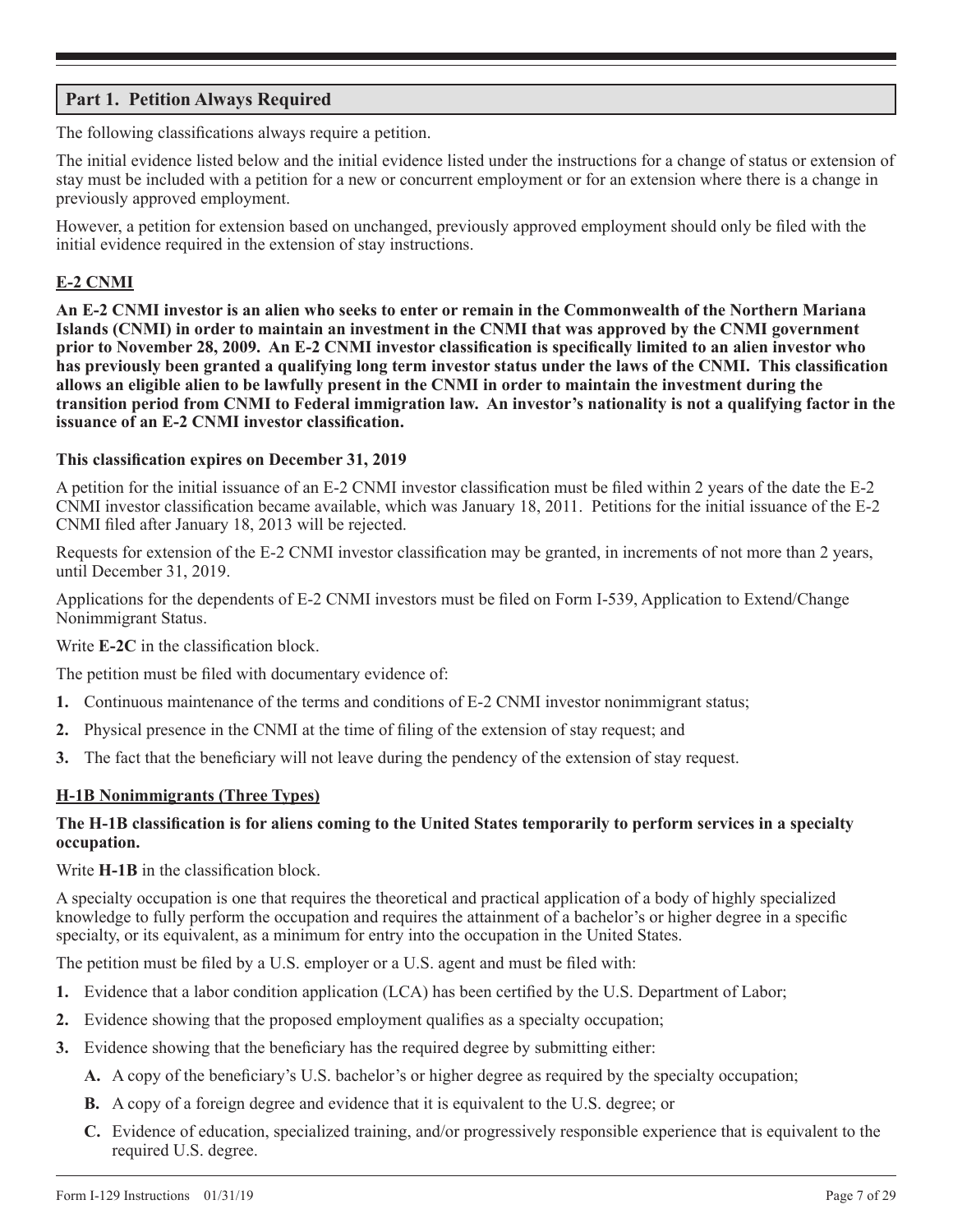- **4.** A copy of any required license or other official permission to practice the occupation in the state of intended employment; and
- **5.** A copy of any written contract between the petitioner and the beneficiary or a summary of the terms of the oral agreement under which the beneficiary will be employed.
- **6. Off-site Assignment of H-1B Beneficiaries:** Petitioners seeking to place the H-1B beneficiary off-site at a location other than their own location must answer general questions regarding this assignment in **Part 5., Basic Information About the Proposed Employment and Employer.** Petitioners should advise the H-1B beneficiary of the off-site work placement.

Additionally, petitioner should submit an itinerary that shows the dates and places of assignment if the beneficiary will be providing services at more than one location.

## **The H-1B classification is also for aliens coming to the United States to perform services of an exceptional nature relating to a cooperative research and development project administered by the U.S. Department of Defense (DOD).**

Write **H-1B2** in the classification requested block.

A U.S. employer or U.S. agent may file the petition.

The petition must be filed with:

- **1.** A description of the proposed employment;
- **2.** Evidence that the services and project meet the above conditions;
- **3.** A statement listing the names of aliens who are currently or have been employed on the project within the past year, along with their dates of employment;
- **4.** Evidence that the beneficiary holds a bachelor's or higher degree or its equivalent in the field of employment; and
- **5.** A verification letter from the DOD project manager. Details about the specific project are not required.

# **The H-1B classification is also for aliens of distinguished merit and ability in the field of fashion modeling.**

Write **H-1B3** in the classification block.

The petition must be filed by a U.S. employer or U.S. agent. The petitioner must submit evidence that establishes the beneficiary will perform services at events or productions of a distinguished reputation. Such evidence includes:

- **1.** Documentary evidence (such as certifications, affidavits, and reviews) to establish the beneficiary is a fashion model of distinguished merit and ability. Any affidavits submitted by present or former employers or recognized experts must set forth their expertise of the affiant and the manner in which the affiant acquired such information; and
- **2.** Copies of any written contracts between the petitioner and the beneficiary or, if there is no written agreement, a summary of the terms of the oral agreement under which the beneficiary will be employed.

## **General H-1B Requirements**

Three relevant laws impacting the filing of H-1B and/or L visa petitions; include:

- **1.** The **American Competitiveness and Workforce Improvement Act (ACWIA),** Public Law 105-277 (signed into law on October 21, 1998);
- **2.** The **H-1B Visa Reform Act of 2004** (signed into law on December 8, 2004); and
- **3.** Public Law 114-113 (signed into law on December 18, 2005).

Because of ACWIA, H-1B and H-1B1 free trade nonimmigrant petitioners must complete the H-1B Data Collection and Filing Fee Exemption Supplement, which is part of this petition. We use this supplement (formerly issued separately as Form I-129W) to collect additional information about the H-1B nonimmigrant workers and the H-1B petitioners, and to determine the applicability of fees mandated by ACWIA (INA section 214(c)(9)), the H-1B1 Visa Reform Act of 2004  $(INA section 214(c)(12))$ , and Public Law 114-113.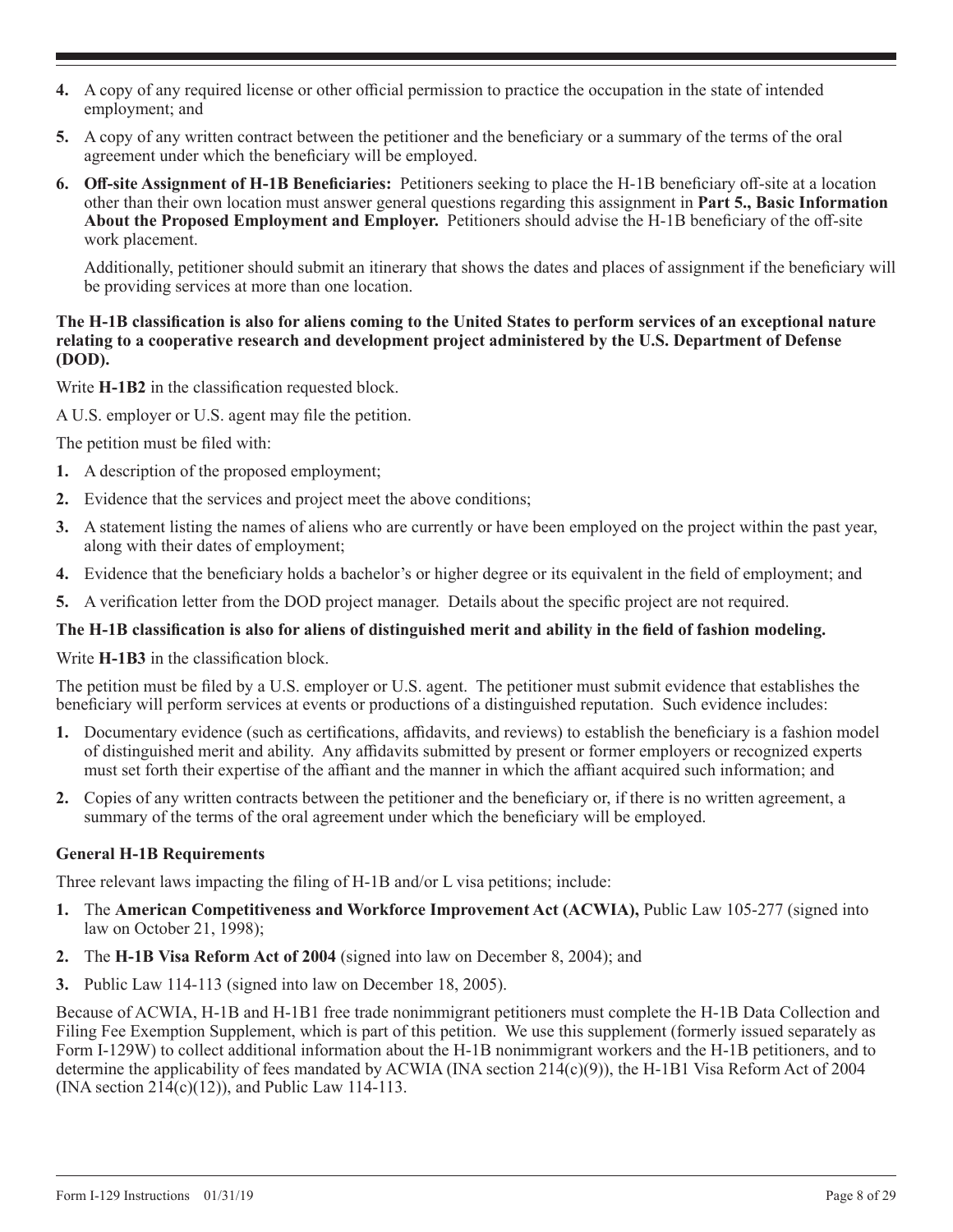A petitioner seeking initial approval of H-1B or L nonimmigrant status for a beneficiary, or seeking approval to employ an H-1B or L nonimmigrant currently working for another employer, must submit an additional **\$500** Fraud Prevention and Detection fee. This fee does not apply to H-1B1 petitions. The Form I-129 will serve as the vehicle for collection of the **\$500** fee.

Those petitioners required to submit the \$500 Fraud Prevention and Detection fee are also required to submit either an additional \$4,000 (H-1B) or \$4,500 (L-1) fee mandated by Public Law 114-113, **if**:

- **1.** The petitioner employs 50 or more individuals in the United States;
- **2.** More than 50 percent of those employees are in H-1B or L-1A or L-1B nonimmigrant status; **and**
- **3.** The petition is filed on or after December 18, 2015.

## **The Fraud Prevention and Detection Fee and Public Law 114-113 Fee, when applicable, may not be waived. Each fee should be submitted by separate check or money order.**

To determine if they are subject to any of these fees, petitioners must complete the H-1B and H1B1 Data Collection and Filing Fee Exemption Supplement discussed below.

## **H-1B and H-1B1 Data Collection and Filing Fee Exemption Supplement**

A U.S. employer or U.S. agent who seek to place a beneficiary in H-1B classification (including H-1B1 classification for free trade aliens from Chile and Singapore) must file this supplement.

The supplement is used to:

- **1.** Collect additional information about the H-1B employer and beneficiary; and
- **2.** Determine the appropriate American Competitiveness and Workforce Improvement Act (ACWIA) fee. The ACWIA Fee is a training fee meant to fund the training of U.S. workers. But if the employer has 25 or fewer full-time employees, they must pay only one-half of the required fee at  $INA 214(c)(9)(B)$ . This supplement also helps to determine whether the beneficiary is subject to the H-1B numerical limitation (also known as the H-1B Cap). Please note that the ACWIA fee may not be assessed to the beneficiary.

## **Who is required to submit this supplement?**

A U.S. employer or U.S. agent seeking to classify a beneficiary as an H-1B or H-1B1 Free Trade Nonimmigrant worker must file this supplement with the Form I-129 and the appropriate fee. (See **What is the Filing Fee**, for more information about the appropriate fee.)

## **Completing Section 1. of the H-1B and H-1B1 Data Collection and Filing Fee Exemption Supplement Form**

All petitioners who seek to classify a beneficiary as an H-1B or H-1B1 free trade nonimmigrant worker must answer every question in **Item Number 1.** of **Section 1., General Information**. Guidance on how to answer these questions follows.

- **1. H-1B dependent employer.** An "H-1B dependent employer" is an employer that:
	- **A.** Has 25 or fewer full-time-equivalent employees who are employed in the United States and employs more than seven H-1B nonimmigrants;
	- **B.** Has at least 26 but not more than 50 full-time-equivalent employees who are employed in the United States and employs more than 12 H-1B nonimmigrants; or
	- **C.** Has at least 51 full-time equivalent employees who are employed in the United States and employs H-1B nonimmigrants in a number that is equal to at least 15 percent of the number of such full-time-equivalent employees.
- **2. Willful violators.** A willful violator is an employer whom the U.S. Secretary of Labor has found, after notice and opportunity for a hearing, to have willfully failed to meet a condition of the labor condition application described in section 212(n) of the Immigration and Nationality Act.
- **3. Exempt H-1B nonimmigrant.** An "exempt H-1B nonimmigrant" is an H-1B nonimmigrant who:
	- **A.** Receives wages (including cash bonuses and similar compensation) at an annual rate equal to at least \$60,000; or
	- **B.** Has attained a master's degree or higher (or its equivalent) in a specialty related to the intended employment.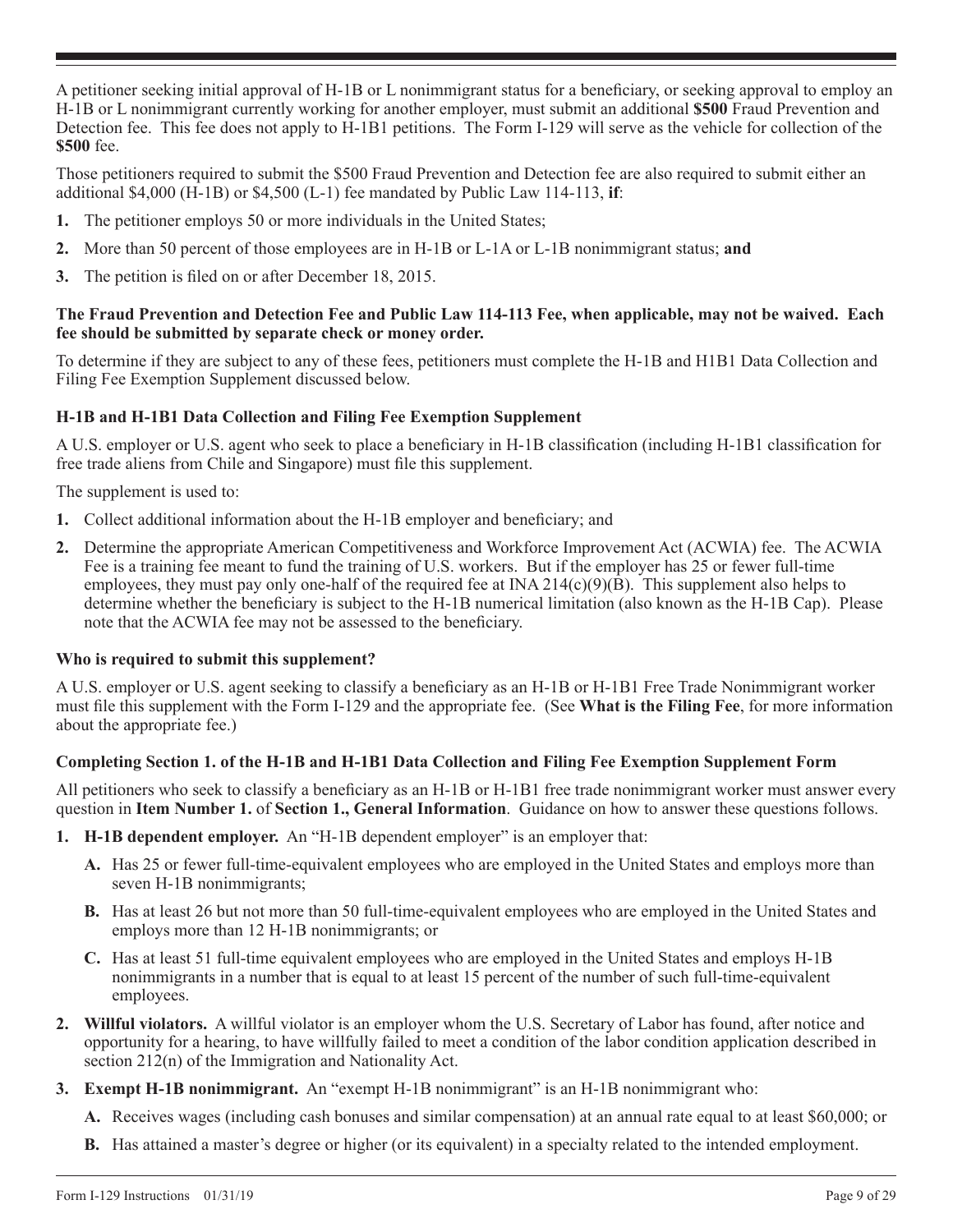- **4. Highest level of formal education.** In **Item Number 2.** of **Section 1.**, place an "X" in the appropriate box that most closely reflects the highest level of formal education the beneficiary has attained.
- **5. Major/primary field of study.** Use the beneficiary's degree transcripts to determine the primary field of study. **DO NOT** consider work experience to determine the beneficiary's major field of study.
- **6. Master's or higher degree from a U.S. institution of higher education.** Indicate whether or not the beneficiary has earned a master's or higher degree from a U.S. institution of higher education, as defined in 20 U.S.C. section 1001(a).
- **7. Rate of pay per year.** The "rate of pay'' is the salary or wages paid to the beneficiary. Salary or wages must be expressed in an annual full-time amount and do not include non-cash compensation or benefits. For example, an H-1B worker is to be paid \$6,500 per month for a 4-month period and also provided separately a health benefits package and transportation during the 4-month period. The yearly rate of pay if he or she were working for a full year would be 12 times the monthly rate, or \$78,000. This amount does not include health benefits or transportation costs. The figure \$78,000 should be entered on this form as the rate of pay.
- **8. DOT Code.** The DOT Code is a three-digit occupational group for professional, technical, and managerial occupations and fashion models that can be obtained from the Dictionary of Occupational Titles. A reference chart can be found on our website at **www.uscis.gov**.
- **9. NAICS Code.** This is the North American Industry Classification System (NAICS) Code. This code can be obtained from the U.S. Department of Commerce, Census Bureau (**www.census.gov/epcd/www/naics.htm**). Enter the code from left to right, one digit in each of the six boxes. If you use a code with fewer than six digits, enter the code left to right and then add zeros in the remaining unoccupied boxes.

| box <sub>1</sub>                                                                                             |  |  |  |  |
|--------------------------------------------------------------------------------------------------------------|--|--|--|--|
| For example, the code sequence 5133 would be entered as: $\boxed{5}$ 1 3 3 0 0 Each number inside a separate |  |  |  |  |

**Completing Section 2. of the H-1B and H-1B1 Data Collection and Filing Fee Exemption Supplemental Form**

Petitioners must complete **Section 2., Fee Exemption and/or Determination,** to determine whether they must pay the ACWIA fee. This fee is either \$1,500 or \$750, depending on the number of workers the petitioner employs. The petitioner is exempt from payment of the ACWIA fee if at least one of the following conditions apply:

- **1.** The employer is an institution of higher education as defined in the Higher Education Act of 1965, section 101(a), 20 U.S.C. 1001(a);
- **2.** The employer is a nonprofit organization or entity related to, or affiliated with an institution of higher education as defined in 20 U.S.C. 1001(a). Such nonprofit organizations or entities include, but are not limited to, hospitals and medical research institutions;

**NOTE:** "Related to" or "affiliated with" means the entity is:

- **A.** Connected to or associated with the institution of higher education through shared ownership or control by the same board or federation; or
- **B.** Operated by the institution of higher education; or
- **C.** Attached to the institution of higher education as a member, branch, cooperative, or subsidiary; or
- **D.** A nonprofit entity that has entered into a formal written affiliation agreement with an institution of higher education that establishes an active working relationship between the nonprofit entity and the institution of higher education for the purposes of research or education, and a fundamental activity of the nonprofit entity is to directly contribute to the research or education mission of the institution of higher education.
- **3.** The employer is a nonprofit research organization or governmental research organization that is primarily engaged in basic research and/or applied research;

**NOTE:** The term "governmental research organization" is defined at 8 CFR 214.2(h)(19)(iii)(C) as "a federal, state, or local entity whose primary mission is the performance or promotion of basic research and/or applied research."

**NOTE:** "Nonprofit organization or entity" means the organization or entity is:

box]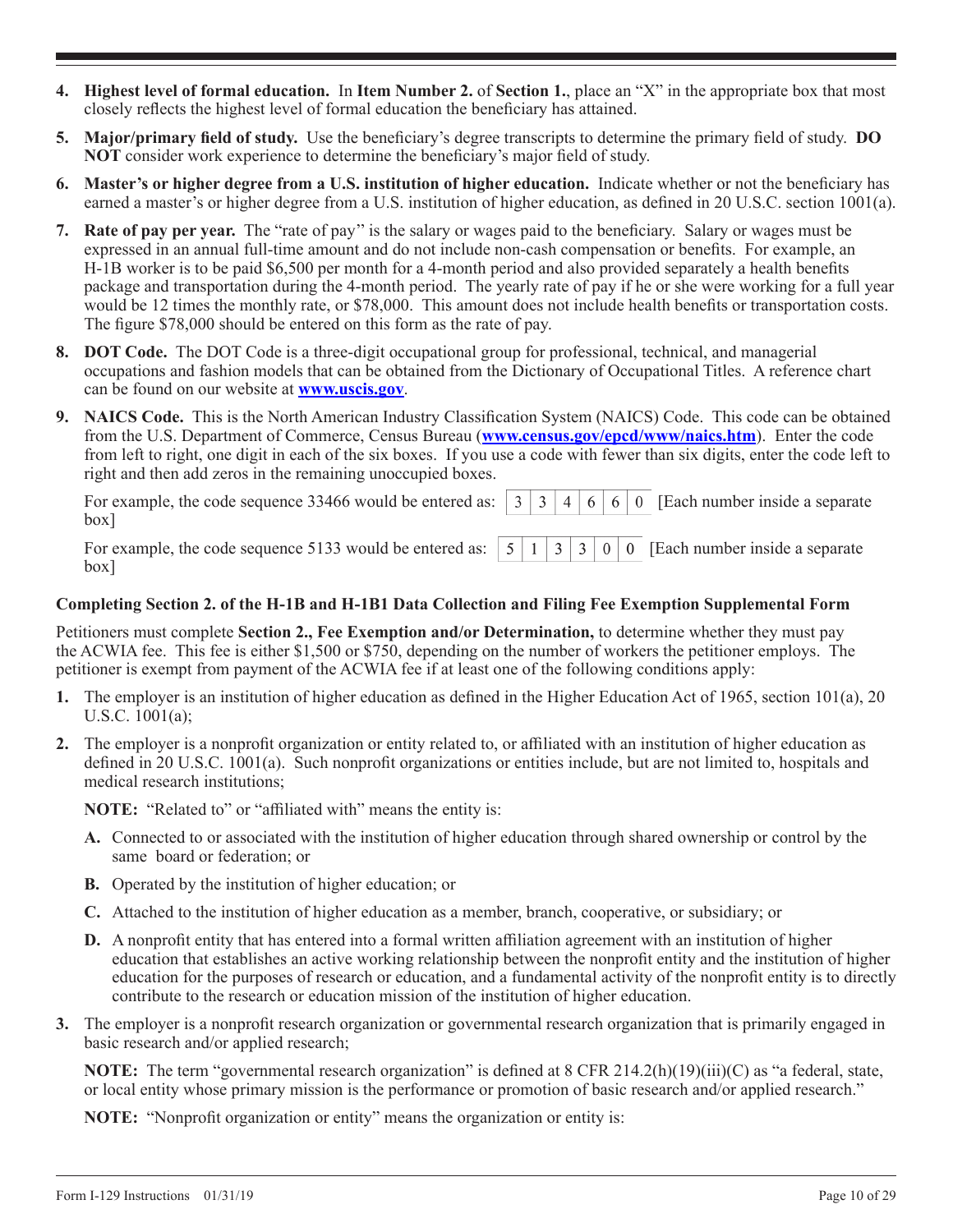- **A.** Defined as a tax-exempt organization under the Internal Revenue Code of 1986, section 501(c)(3), (c)(4), or (c)(6) (codified at 26 U.S.C.  $501(c)(3)$ ,  $(c)(4)$ , or  $(c)(6)$ ); and
- **B.** Has been approved as a tax-exempt organization for research or educational purposes by the Internal Revenue Service.
- **4.** This petition is the second or subsequent request for an extension of stay filed by the employer regardless of when the first extension of stay was filed or whether the **\$1,500** or **\$750** filing fee was paid on the initial petition or the first extension of stay;
- **5.** This petition is an amended petition that does not contain any requests for extension of stay;
- **6.** This petition is being filed to correct a USCIS error;
- **7.** The employer is a primary or secondary education institution;
- **8.** The employer is a nonprofit entity which engages in an established curriculum-related clinical training for students registered at the institution of higher education.

#### **What evidence is required under Section 2.?**

Petitioners claiming an exemption from the \$1,500 or \$750 filing fee must submit evidence showing the organization or entity is exempt from the filing fee.

#### **Completing Section 3. of the H-1B and H-1B1 Data Collection and Filing Fee Exemption Supplemental Form**

All petitioners must complete **Section 3., Numerical Limitation Information,** to determine whether the beneficiary is subject to the H-1B cap.

Public Law 110-229 provides that nonimmigrant workers admitted to Guam or CNMI are exempt from the statutory caps for the H visa programs through December 31, 2019.

The Form I-129 H Classification Supplement and H-1B Data Collection and Filing Fee Exemption Worksheet require employers to indicate the specific reason for any claimed cap exemption. Please select, in Section 3 of the H-1B and H-1B1 Data Collection and Filing Fee Exemption Supplement, the reason(s) this petition is exempt from the numerical limitation for H-1B classification:

- **1.** The employer is an institution of higher education as defined in 20 U.S.C. 1001(a);
- **2.** The employer is a nonprofit entity related to or affiliated with an institution of higher education as defined in 8 CFR  $214.2(h)(8)(ii)(F)(2);$
- **3.** The employer is a nonprofit research organization or governmental research organization that is primarily engaged in basic research and/or applied research as defined in 8 CFR 214.2(h)(8)(ii)(F)(3);

**NOTE:** To determine if you qualify for exemption from the H-1B cap as an institution of higher education, nonprofit entity related to or affiliated with an institution of higher education, nonprofit research organization or governmental research organization, please refer to the definitions of those terms in the section above ("Completing Section 2. of the H-1B and H-1B1 Data Collection and Filing Fee Exemption Supplemental Form").

**4.** The beneficiary will spend the majority of his or her work time performing job duties at a qualifying institution, organization, or entity and those job duties directly and predominantly further the essential purpose, mission, objectives, or functions of the qualifying institution, organization, or entity, namely, either higher education, nonprofit research, or governmental research;

**NOTE:** The burden is on the H-1B petitioner to establish that there is a nexus between the duties to be performed by the H-1B alien and the essential purpose, mission, objectives or functions of the qualifying institution, organization or entity.

- **5.** The beneficiary is currently employed at a cap-exempt institution, entity, or organization and you seek to concurrently employ the H-1B beneficiary;
- **6.** The beneficiary is a J-1 nonimmigrant physician who has received a waiver based on section 214(l) of the Act;
- **7.** The beneficiary of this petition has been counted against the regular H-1B cap or masters cap exemption; and
	- **A.** This petition is an amended petition without an extension of stay request;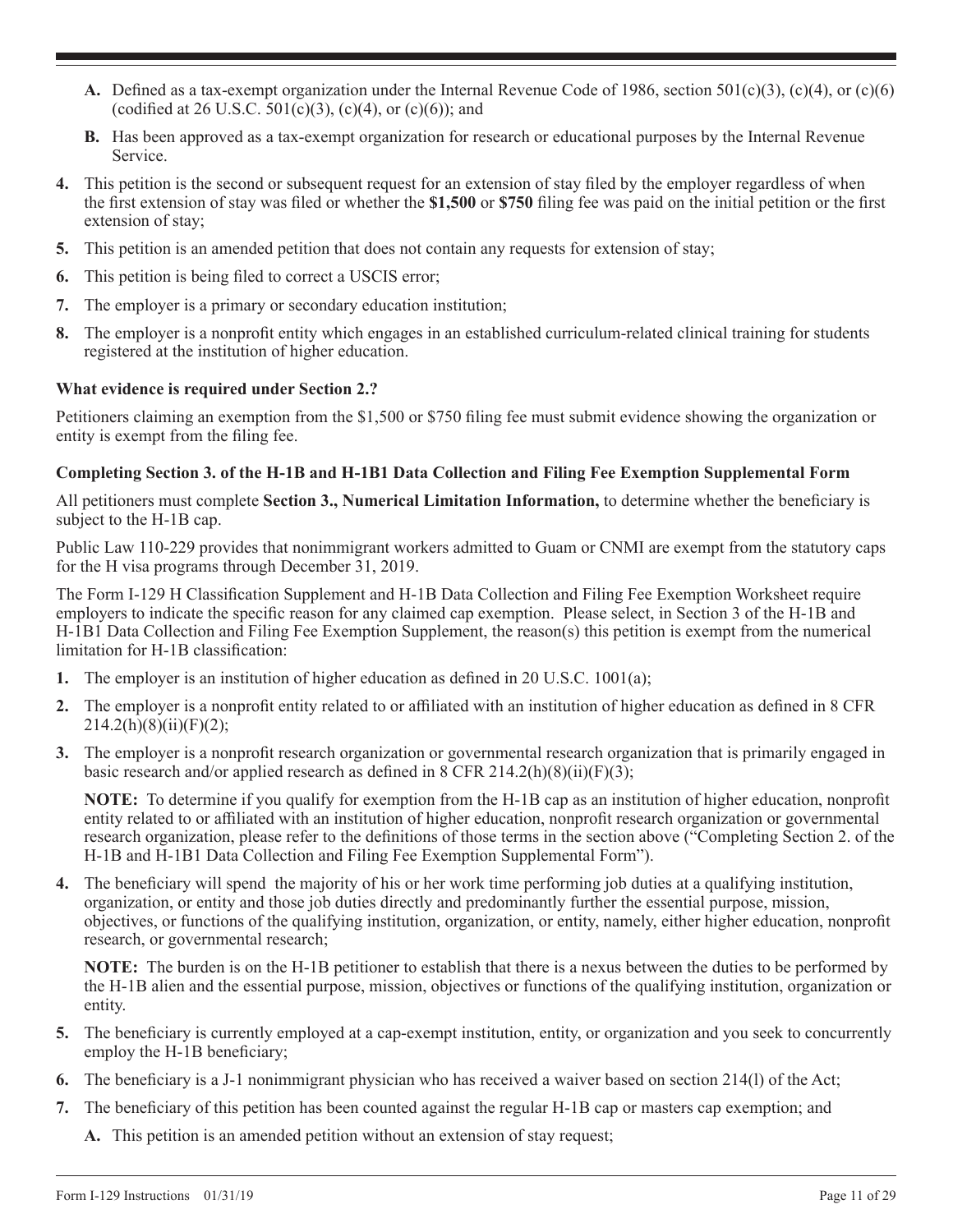- **B.** You are applying to extend or obtain H-1B classification for time remaining (including through recapture) on the beneficiary's full period of authorized admission; or
- **C.** You are seeking an extension beyond the 6-year period of authorized admission limitation based on sections 104(c) or 106(a) and 106(b) of the American Competitiveness in the Twenty-first Century Act (AC21); or
- **8.** The petitioner is an employer eligible for the Guam-CNMI cap exemption pursuant to Public Law 110-229.

## **H-2A Nonimmigrants**

## **The H-2A classification is for aliens coming to the United States temporarily to perform agricultural labor or services of a temporary or seasonal nature.**

Write **H-2A** in the classification block.

The petition may be filed by:

- **1.** The employer listed on the temporary labor certification;
- **2.** The employer's agent; or
- **3.** The association of U.S. agricultural producers named as a joint employer on the temporary labor certification.

The petitioner, employer (if different from the petitioner), and each joint employer must complete and sign the relevant sections of the H Classification Supplement.

Additionally, the petitioner must submit:

- **1.** A single valid temporary labor certification from the U.S. Department of Labor;\* and
- **2.** Evidence showing that each named beneficiary meets the minimum job requirements stated in the temporary labor certification at the time the certification application was filed.
	- Under certain emergent circumstances, as determined by USCIS, petitions requesting a continuation of employment with the same employer for 2 weeks or less are exempt from the temporary labor certification requirement. See 8 CFR 214.2(h)(5)(x).

# **E-Verify and H-2A Petitions**

In certain cases, H-2A workers may start work immediately after a petitioner files a Form I-129 on their behalf. This may happen only if:

- **1.** The petitioner is a participant in good standing in the E-Verify program; and
- **2.** The requested workers are currently in the United States in a lawful nonimmigrant status, and either:
	- **A.** Changing status to H-2A, or
	- **B.** Extending their stay in H-2A status by changing employers.

If the petitioner and the requested H-2A workers meet these criteria, provide the E-Verify Company ID or Client Company ID in **Section 2., Complete This Section If Filing For H-3 Classification,** of the H Classification Supplement. See 8 CFR 274a.12(b)(21) for more information.

## **H-2B Nonimmigrants**

## **The H-2B classification is for aliens coming to the United States temporarily to engage in nonagricultural services or labor that is based on the employer's seasonal, intermittent, peak load, or one-time need.**

Write **H-2B** in the classification block.

The petition must be filed by a U.S. employer, a U.S. agent, or a foreign employer filing through a U.S. agent. The petitioner and employer (if different from the petitioner) must complete and sign the relevant sections of the H Classification Supplement.

Additionally, the petitioner must submit: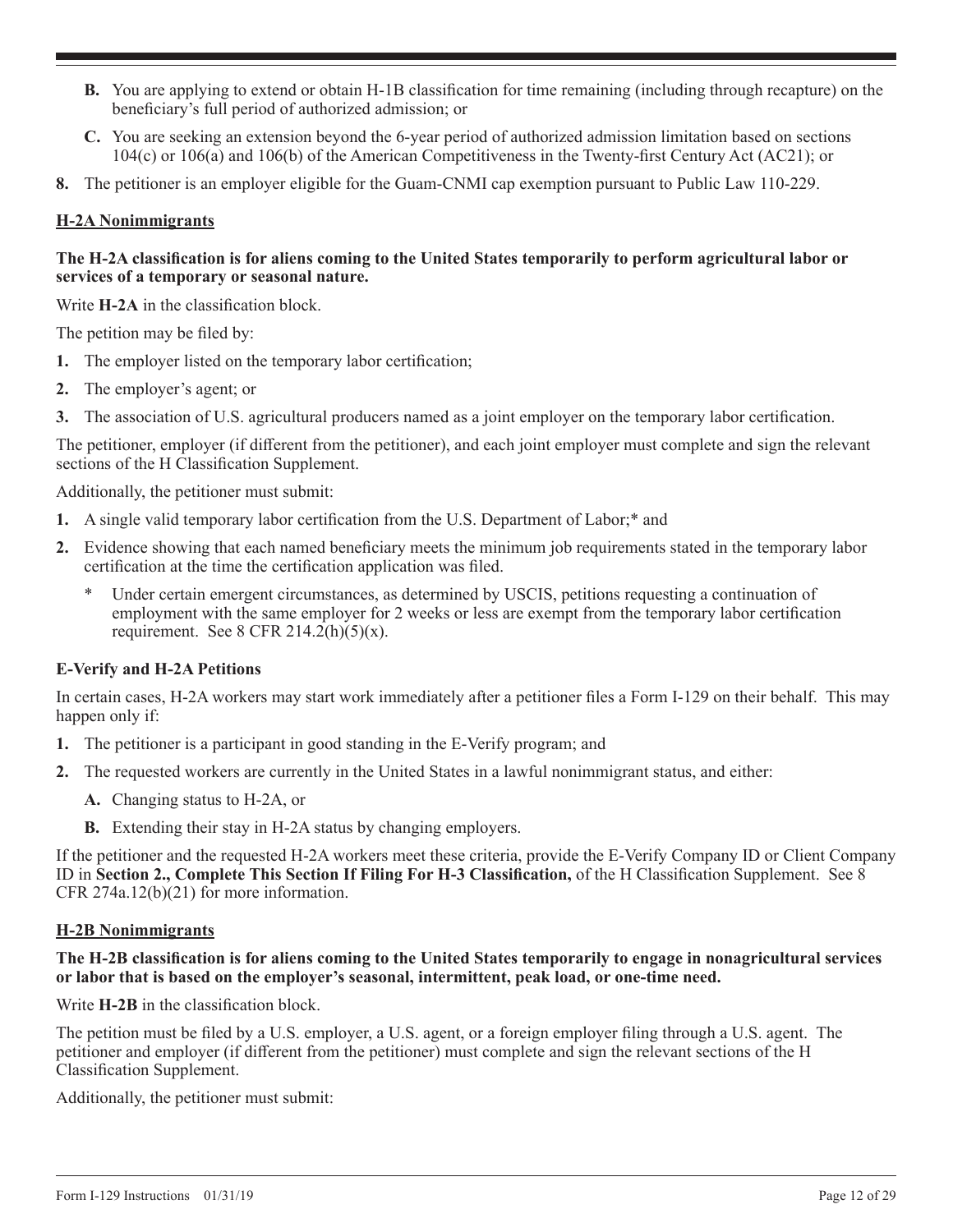- **1.** An approved temporary labor certification from the U.S. Department of Labor (or the Governor of Guam, if the employment will occur in Guam);\*\* and
- **2.** Evidence showing that each named beneficiary meets the minimum job requirements, if any, stated on the temporary labor certification.
	- \*\* Petitions filed on behalf of Canadian musicians who will be performing for 1 month or less within 50 miles of the U.S. - Canadian border do not require a temporary labor certification. Petitions which require work in the jurisdictions of both the U.S. and Guam Departments of Labor must submit an approved temporary labor certification from each agency.

## **H-2B Start Date**

A petition for H-2B workers must request an employment start date that matches the start date approved by the Department of Labor on the temporary labor certification. Petitions without matching start dates may be denied. This does not apply to amended petitions which request to substitute H-2B workers using the same temporary labor certificate.

## **Additional Information Regarding H-2A and H-2B Petitions**

## **Naming Beneficiaries**

Generally, you may request unnamed workers as beneficiaries of an H-2A or H-2B petition. You may also request some named and some unnamed workers, as long as you are requesting the same action for each worker. However, the total number of workers you request on the petition must not exceed the number of workers approved by the Department of Labor or Guam Department of Labor, if required, on the temporary labor certification.

Workers must be named if you request workers who:

- **1.** Are currently in the United States;
- **2.** Are nationals of countries that are not on the eligible countries list (see link and information below); or
- **3.** Must meet minimum job requirements described on the temporary labor certification.

## **Eligible Countries List**

H-2A and H-2B petitions may generally only be approved for nationals of countries that the Secretary of Homeland Security has designated, with the concurrence of the Secretary of State, as eligible to participate in the H-2 program. The current list of eligible countries is located at **www.uscis.gov/h-2a** and **www.uscis.gov/h-2b**.

Nationals of countries that are not eligible to participate in the H-2 program may still be named as beneficiaries on an H-2A or H-2B petition. To do so, you must:

- **1.** Name each beneficiary who is not from an eligible country; and
- **2.** Provide evidence to show that it is in the U.S. interest for the alien to be the beneficiary of such a petition.

USCIS' determination of what constitutes U.S. interest takes into account certain factors, including but not limited to:

**1.** Evidence demonstrating that a worker with the required skills is not available from among foreign workers from a country currently on the eligible countries list;

**NOTE:** Also, for H-2A petitions only, the petitioner must submit evidence demonstrating that a *U.S. worker* with the required skills is not available.

- **2.** Evidence that the beneficiary has been admitted to the United States previously in H-2A or H-2B status;
- **3.** The potential for abuse, fraud, or other harm to the integrity of the H-2A or H-2B visa program through the potential admission of a beneficiary from a country not currently on the eligible countries list; and
- **4.** Such other factors as may serve the U.S. interest.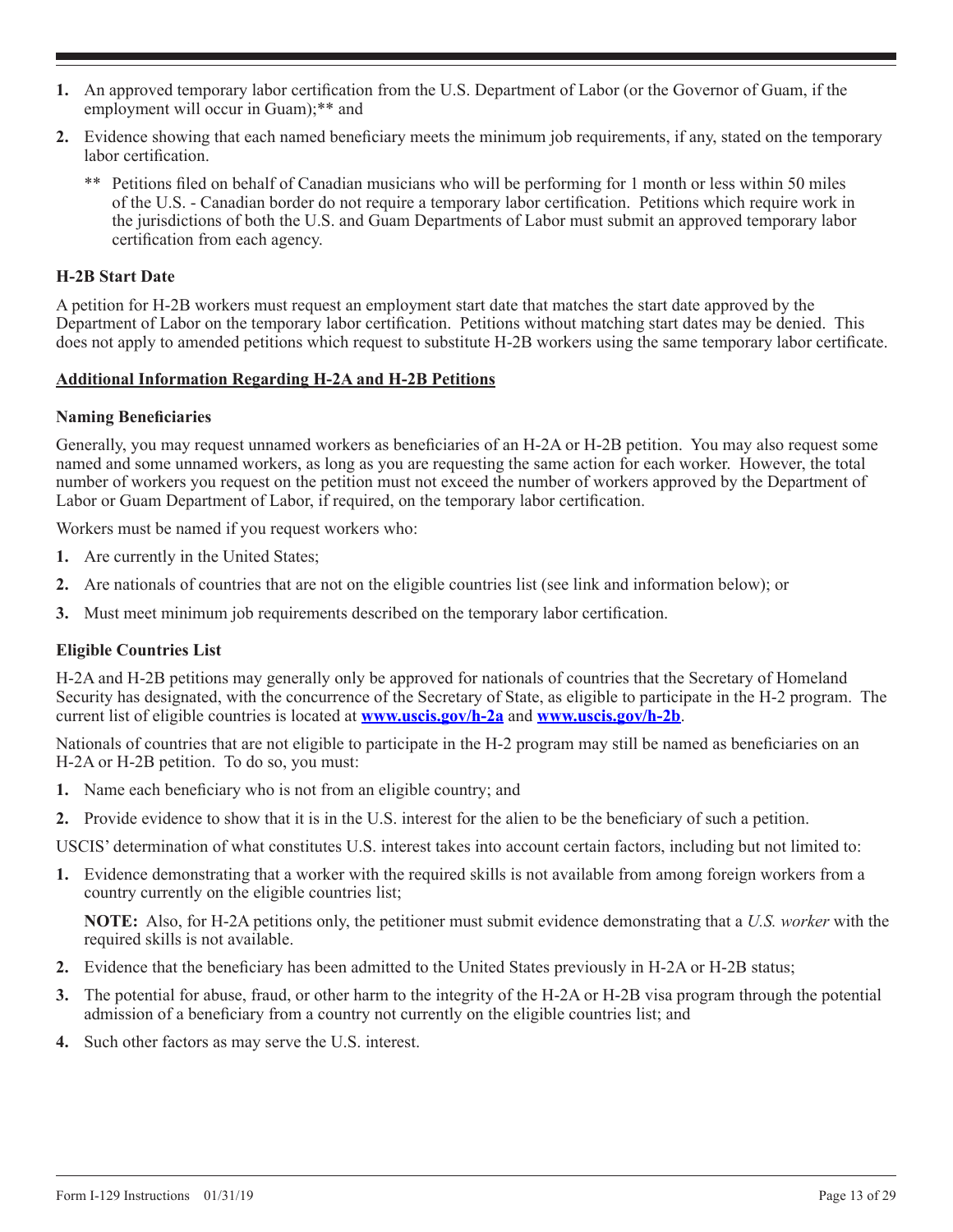## **Prohibited Fees**

As a condition of approval of an H-2A or H-2B petition, no job placement fee or other compensation (either direct or indirect) may be collected at any time from a beneficiary of an H-2A or H-2B petition. This includes collection by a petitioner, agent, facilitator, recruiter, or similar employment service, as a condition of employment, whether before or after the filing or approval of a petition. Unless the payment of such fees by a worker is prohibited under law, the only exceptions to this are:

- **1.** The lower of the actual cost or fair market value of transportation to the offered employment; and
- **2.** Any government-mandated passport, visa, or inspection fees.

If USCIS determines any of the following have occurred, the petition will be denied or revoked. The only exceptions to a mandatory denial or revocation are found at 8 CFR 214.2(h)(5)(xi)(A)(4) and 8 CFR 214.2(h)(6)(i)(B)(4):

- **1.** You collected, or entered into an agreement to collect, prohibited fees as described above;
- **2.** You knew, or should have known, at the time of filing the petition that the beneficiary paid, or agreed to pay, any agent, facilitator, recruiter, or similar employment service as a condition of employment;
- **3.** The beneficiary paid you prohibited fees or compensation as a condition of employment after the petition was filed; or
- **4.** You knew, or had reason to know, that the beneficiary paid, or agreed to pay, the agent, facilitator, recruiter, or similar employment service prohibited fees after the petition was filed.

The petition should be filed with evidence that indicates the beneficiaries have not paid, and will not pay, prohibited fees to the best of your knowledge.

#### **Interrupted Stays**

Interrupted stays are certain periods of time that a worker spends outside the United States during an authorized period of stay in H-2A or H-2B status. An interrupted stay does not count toward the worker's maximum 3-year limit in the classification.

An H-2A or H-2B worker may qualify for an interrupted stay under the following conditions:

| If the worker was in the United States in H-2 status<br>for an aggregate period of: | Then H-2 time is interrupted if he or she is outside<br>the United States for: |  |  |  |  |
|-------------------------------------------------------------------------------------|--------------------------------------------------------------------------------|--|--|--|--|
| 18 months or less                                                                   | At least 45 days, but less than 3 months                                       |  |  |  |  |
| More than 18 months, but less than 3 years                                          | At least 2 months                                                              |  |  |  |  |

Time in H-2A or H-2B status is not automatically interrupted if the worker departs the United States. It is considered interrupted only if the guidelines in the above chart are met. For more on interrupted stays, see **www.uscis.gov**.

#### **Notification Requirements**

By filing an H-2A or H-2B petition, you agree to notify USCIS within 2 work days if an H-2A or H-2B worker:

- **1.** Fails to report to work within 5 workdays after the employment start date stated on the petition or within 5 workdays after the start date as established by the H-2A employer, whichever is later;
- **2.** Completes the labor or services more than 30 days earlier than the employment end date stated on the petition;
- **3.** Absconds from the worksite; or
- **4.** Is terminated prior to the completion of the services or labor.

Failure to comply with this agreement may result in penalties. See **www.uscis.gov** for more information.

#### **Filing Multiple Petitions**

You generally may file one petition to request all of your H-2A or H-2B workers associated with one temporary labor certification. In cases where filing a separate petition is not required, it may be advantageous to file more than one H-2A or H-2B petition instead. This can occur when you petition for multiple workers, some of whom may not qualify for part or all of the validity period you request. This most frequently occurs when: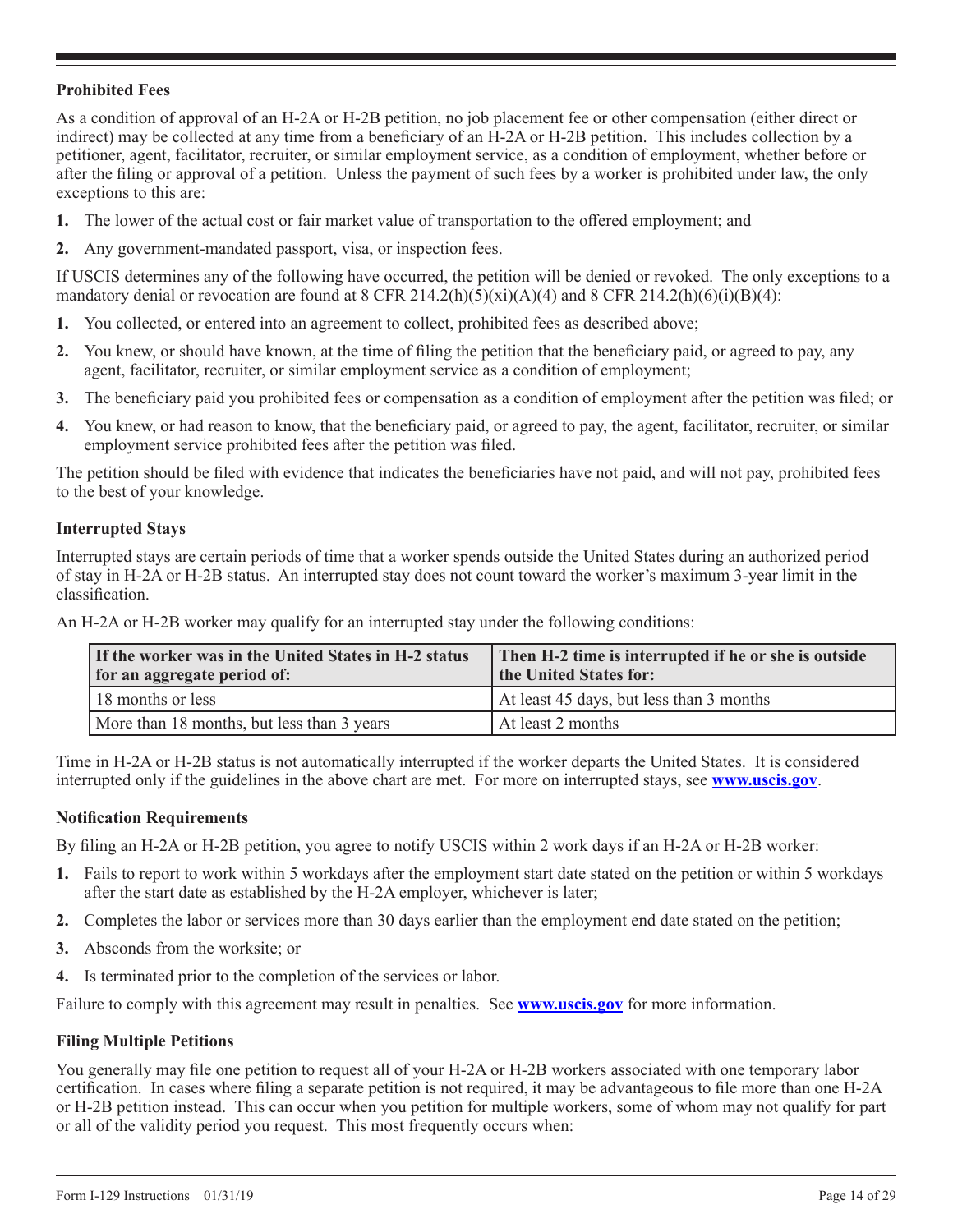- **1.** Some of the workers you request are not nationals of a country on the eligible countries list;
- **2.** You request interrupted stays for workers; or
- **3.** At least one worker is nearing the 3-year maximum stay limit.

If we request additional evidence because of these situations, it may delay petition processing. Filing separate petitions for workers who are not affected by these scenarios may enable you to quickly obtain some workers, if they are otherwise eligible, in the event that the petition for your other workers is delayed.

If you decide to file more than one petition with the same temporary labor certification, you may do so if:

- **1.** One petition is accompanied by the original temporary labor certification;
- **2.** The total number of beneficiaries on your petitions does not exceed the total number of workers approved by the U.S. Department of Labor on the temporary labor certification; and
- **3.** The other petitions are accompanied by copies of the same temporary labor certification, along with an attachment explaining why the original was not submitted.

## **H-3 Nonimmigrants (Two Types)**

## **The H-3 classification is for aliens coming to the United States temporarily to participate in a special education exchange visitor program in the education of children with physical, mental, or emotional disabilities.**

Write **H-3** in the classification block.

Any custodial care of the children must be incidental to the training program. The petition must be filed by a U.S. employer, which must be a facility which has professionally trained staff and a structured program for providing education to children with disabilities and training and hands-on experience to participants in the special education exchange visitor program. The petition must be filed with:

- **1.** A description of the training, staff, and facilities; evidence that the program meets the above conditions; and details of the beneficiary's participation in the program; and
- **2.** Evidence showing that the beneficiary is nearing completion of a baccalaureate degree in special education, or already holds such a degree, or has extensive prior training and experience in teaching children with physical, mental, or emotional disabilities.

## **The H-3 classification is also for aliens coming to the United States temporarily to receive training from an employer in any field other than graduate medical education or training.**

Write **H-3** in the classification block.

The petition must be filed with:

- **1.** A detailed description of the structured training program, including the number of classroom hours per week and the number of hours of on-the-job training per week;
- **2.** A summary of the prior training and experience of each beneficiary in the petition; and
- **3.** An explanation stating why the training is required, whether similar training is available in the beneficiary's country, how the training will benefit the beneficiary in pursuing a career abroad, the source of any remuneration the trainee will receive and any benefit the petitioner will obtain by providing the training.

## **L-1 Nonimmigrants (Two Types)**

**The L-1A classification is for aliens coming to the United States temporarily to perform services in a managerial or executive capacity** for the same employer (or for the parent, branch, subsidiary, or affiliate of the employer) that employed the alien abroad in a capacity that was managerial or executive in nature, or one that required specialized knowledge, for at least 1 continuous year within the last 3 years. In the case of an L-1A beneficiary who is coming to the United States to set up a new office, the 1 year of experience abroad must have been in an executive or managerial capacity.

Write **L-1A** in the classification block.

Either a U.S. employer or foreign employer may file the petition, but the foreign employer must have a legal business entity in the United States.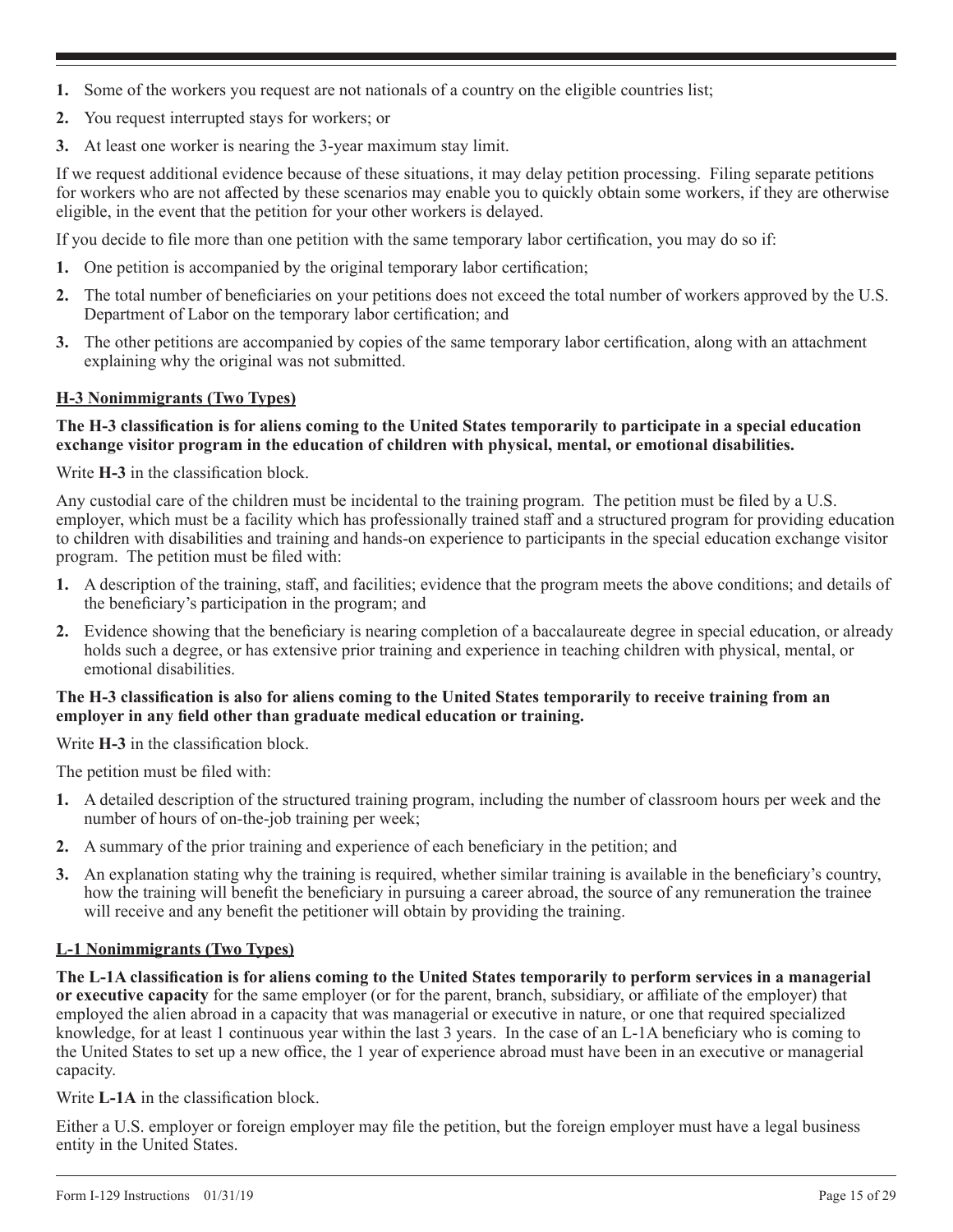**The L-1B classification is for aliens coming to the United States temporarily to perform services that require specialized knowledge** for the same employer (or for the parent, branch, subsidiary, or affiliate of the employer) that employed the alien abroad in a capacity that was managerial or executive in nature, or one that required specialized knowledge for at least 1 continuous year within the last 3 years.\*\*\* **Specialized knowledge** is either: (a) special knowledge of the petitioning employer's product, service research, equipment, techniques, management, or other interests and its application in international markets or (b) an advanced level of knowledge or expertise in the employing organization's processes or procedures.

\*\*\* In the case of blanket petitions, the L-1B must be a specialized knowledge professional. There is no requirement, however, that the person have acted in a "professional capacity" while abroad for purposes of meeting the one-year requirement.

Write **L-1B** in the classification block.

## **General L Classification Requirements**

Either a U.S. or foreign employer may file the petition.

The petition must be filed with:

- **1.** Evidence establishing the existence of the qualifying relationship between the U.S. and foreign employer based on ownership and control, such as: an annual report, articles of incorporation, financial statements, or copies of stock certificates. **Note:** Whether such evidence will be sufficient to meet the petitioner's burden of establishing such a qualifying relationship will depend on the quality and probative value of the evidence submitted.
- **2.** Evidence of the beneficiary's employment for the required one year abroad in, as applicable, a managerial, executive, or specialized knowledge capacity. Such evidence may include, but is not limited to, a letter from the beneficiary's foreign qualifying employer detailing his or her dates of employment, job duties, and qualifications, along with supporting documentary evidence; and
- **3.** A description of the proposed job duties and qualifications, and evidence showing that the proposed employment is in an executive, managerial, or specialized knowledge capacity.

## **Evidence for a New Office**

In addition to the evidence required under the **General L Classification Requirements** section above, if the beneficiary is coming to the United States to open or to be employed in a new office in the United States, the petitioner must submit evidence to show the following:

## **For managerial or executive capacity (L-1A):**

- **1.** Sufficient physical premises to house the new office have been secured;
- **2.** The beneficiary has been employed for 1 continuous year in the 3-year period preceding the filing of the petition in an executive or managerial capacity and that the proposed employment involves executive or managerial authority over the new operation; and
- **3.** The intended U.S. operation, within 1 year of approval, will support an executive or managerial position. This statement should be supported by information regarding:
	- **A.** The proposed nature of the office describing the scope of the entity, its organizational structure, and its financial goals;
	- **B.** The size of the United States investment and the foreign entity's financial ability to remunerate the beneficiary and to commence doing business in the United States; and
	- **C.** The organizational structure of the foreign entity.

# **For specialized knowledge capacity (L-1B):**

- **1.** Sufficient physical premises to house the new office have been secured; and
- **2.** The petitioner has the financial ability to remunerate the beneficiary and to commence doing business in the United States.

**NOTE:** There are additional fees associated with certain L-1A and L1B petitions. Please see the **"What is the Filing Fee"** section of these forms instructions for further information about these fees.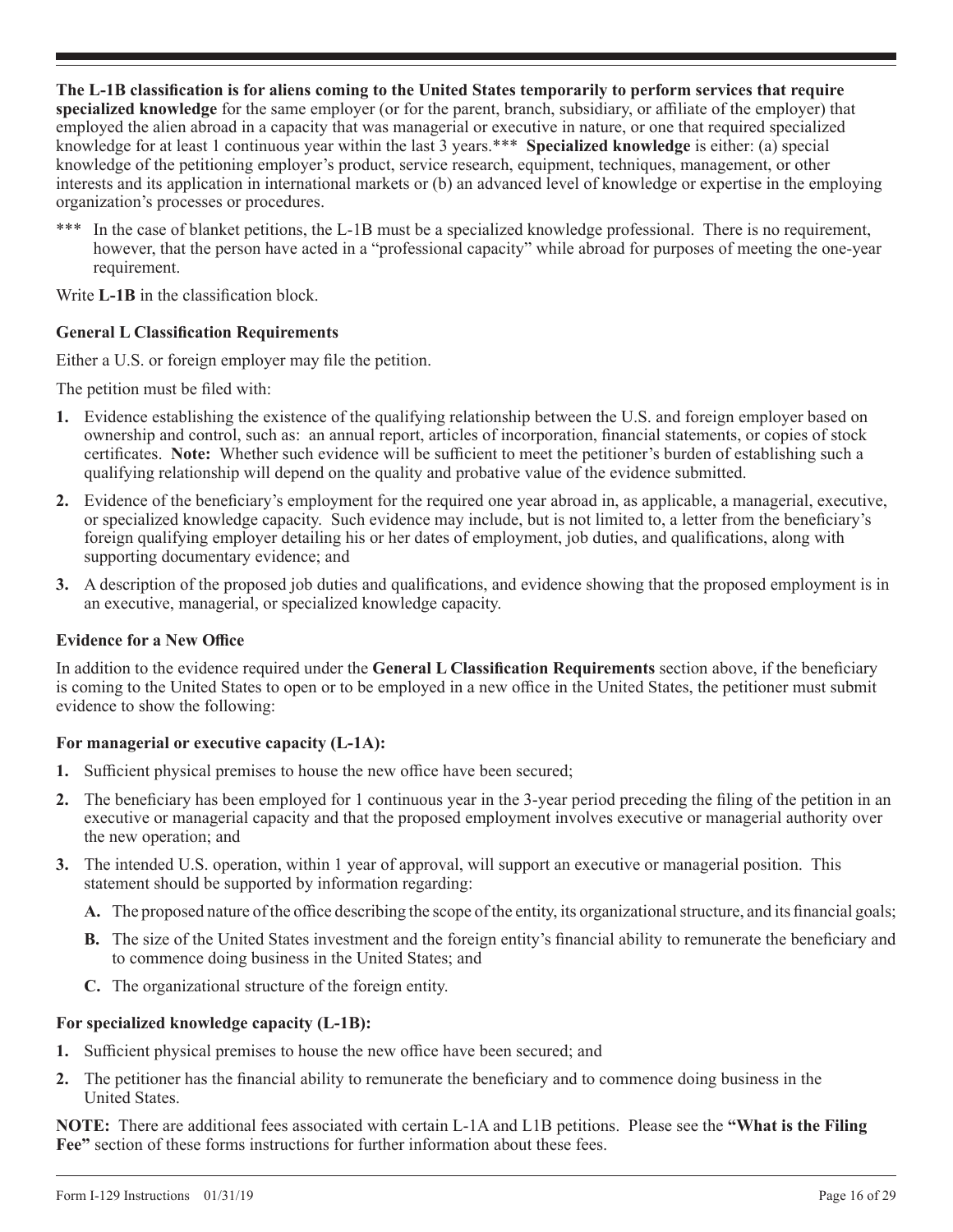# **O-1A Nonimmigrants**

**The O-1A classification is for aliens coming to the United States temporarily who have extraordinary ability in the sciences, education, business, or athletics (not including the arts, motion picture, or television industry). The extraordinary ability must be demonstrated by sustained national or international acclaim.**

Write **O-1A** in the classification block.

The petition must be filed with:

- **1.** A written consultation from a peer group or labor and/or management organization with expertise in the field (which could include a person or persons with expertise in the field (see **General Evidence**);
- **2.** A copy of any written contract between the employer and the beneficiary or a summary of the terms of the oral agreement under which the beneficiary will be employed;
- **3.** An explanation of the nature of the events or activities, the beginning and ending dates for the events or activities, and a copy of any itinerary for the events and activities; and
- **4.** Evidence of the beneficiary's extraordinary ability, such as receipt of major nationally or internationally recognized awards or prizes for excellence in the field, documentation of the beneficiary's membership in associations in the field which require outstanding achievements of their members, published material relating to the beneficiary's work, evidence of the beneficiary's original scholarly work or, contributions of major significance to the field, evidence of the beneficiary's high salary within the field, evidence that the beneficiary participated individually on a panel that judges the work of others in the field, or evidence of the beneficiary's prior employment in a critical or essential capacity for organizations and establishments that have a distinguished reputation.

**NOTE:** If the preceding forms of evidence do not readily apply to the beneficiary's field of endeavor, you may submit other comparable evidence.

#### **O-1B Nonimmigrants**

#### **The O-1B classification is for aliens coming to the United States temporarily who have extraordinary ability in the arts or extraordinary achievement in the motion picture or television industry.**

Write **O-1B** in the classification block.

The petition must be filed with:

- **1.** A written consultation from a peer group (which could be a person with expertise in the beneficiary's field), a labor, and/or a management organization (see **General Evidence**). If the petition is based on the beneficiary's extraordinary achievement in the motion picture or television industry, separate consultations are required from the relevant labor and management organizations;
- **2.** A copy of any written contract between the employer and the beneficiary or a summary of the terms of the oral agreement under which the beneficiary will be employed;
- **3.** Evidence that the beneficiary has received or been nominated for significant national or international awards or prizes in the field, such as an Academy Award, Emmy, Grammy, or Director's Guild Award, or at least **three** of the following:
	- **A.** Evidence that the beneficiary has performed and will perform as a lead or starring participant in productions or events that have a distinguished reputation as evidenced by critical reviews, advertisements, publicity releases, publications contracts, or endorsements;
	- **B.** Evidence that the beneficiary has achieved national or international recognition for achievements in the field as evidenced by critical reviews or other published materials by or about the individual in major newspapers, trade journals, magazines, or other publications;
	- **C.** Evidence that the beneficiary has a record of major commercial or critically acclaimed successes, as evidenced by title, rating, standing in the field, box office receipts, and other occupational achievements reported in publications;
	- **D.** Evidence that the beneficiary has received significant recognition from organizations, critics, government agencies, or other recognized experts;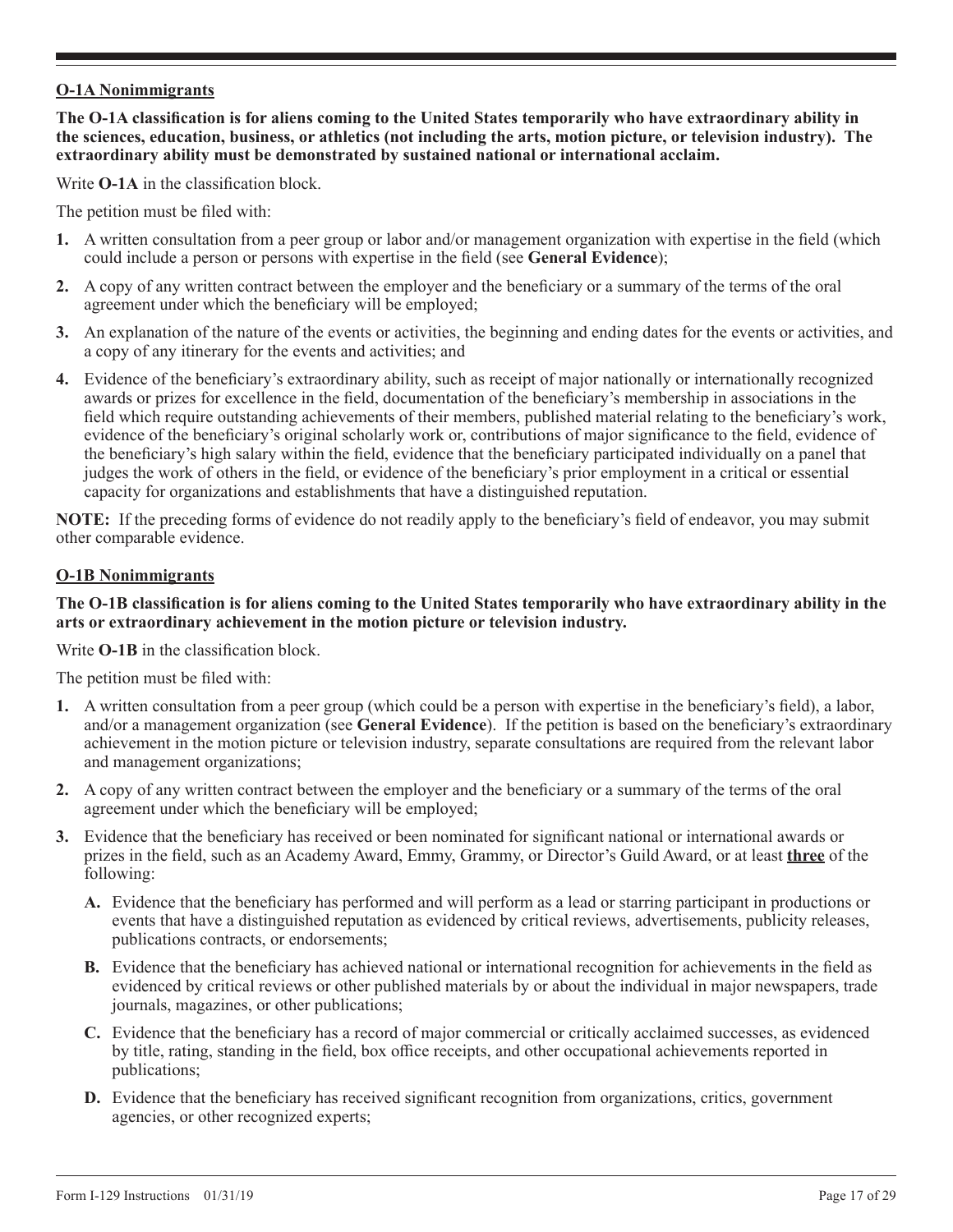- **E.** Evidence that the beneficiary commands or will command a high salary or other remuneration for services in relation to others in the field; or
- **F.** Evidence that the beneficiary has performed and will perform in a lead or starring role for organizations that have a distinguished reputation.

**NOTE:** If you are applying for O-1B in the Arts and the preceding forms of evidence do not readily apply to the beneficiary's field of endeavor, you may submit other comparable evidence.

# **O-2 Nonimmigrants**

**The O-2 classification is for aliens coming to the United States temporarily and solely to assist in the performance of an O-1 artist or athlete because he or she performs support services that are integral to the successful performance of the O-1. No test of the U.S. labor market is required. The alien must have critical skills and experience with the O-1 which must not be of a general nature or possessed by U.S. workers.**

Write **O-2** in the classification block.

This form must be filed in conjunction with an O-1 petition and filed with:

- **1.** A written consultation (see **General Evidence**);
	- **A.** If it is for support of an athlete or an alien with extraordinary ability in the arts, the consultation must be from an appropriate labor organization; or
	- **B.** If it is for support of an alien with extraordinary achievement in motion pictures or television, the consultation must be from an appropriate labor organization and management organization.
- **2.** Evidence of the current essentiality, critical skills, and experience of the O-2 with the O-1 and evidence that the alien has substantial experience performing the critical skills and essential support services for the O-1 alien. In the case of a specific motion picture or television production, the evidence must establish that significant production has taken place outside the United States, and will take place inside the United States, and that the continuing participation of the alien is essential to the successful completion of the production.

# **P-1A or P-1 Major League Sports**

## **The P-1A classification is for aliens coming to the United States temporarily to perform at a specific athletic competition as an individual or as part of a group or team participating at an internationally recognized level of performance.**

P-1 Major League Sports classification is for an association of teams or clubs that compete chiefly among themselves which include major league athletes, minor league sports, and any affiliates associated with the major leagues including but not limited to baseball, hockey, soccer, basketball, and football. Support personnel for Major League Sports include coaches, trainers, broadcasters, referees, linesmen, umpires, and interpreters.

Write **P-1A** in the classification block.

The petition must be filed with:

- **1.** A written consultation (see **General Evidence**);
- **2.** A copy of the contract with a major U.S. sports league or team or a contract in an individual sport commensurate with national or international recognition in the sport, if such contracts are normally utilized in the sport; and
- **3.** Evidence of at least **two** of the following:
	- **A.** Significant participation in a prior season with a major U.S. sports league;
	- **B.** Significant participation in a prior season for a U.S. college or university in intercollegiate competition;
	- **C.** Participation in international competition with a national team;
	- **D.** A written statement from a member of the sports media or a recognized expert in the sport which details how the beneficiary or team is internationally recognized;
	- **E.** A written statement from an official of a major U.S. sports league or official of the governing body for a sport that details how the beneficiary or team is internationally recognized;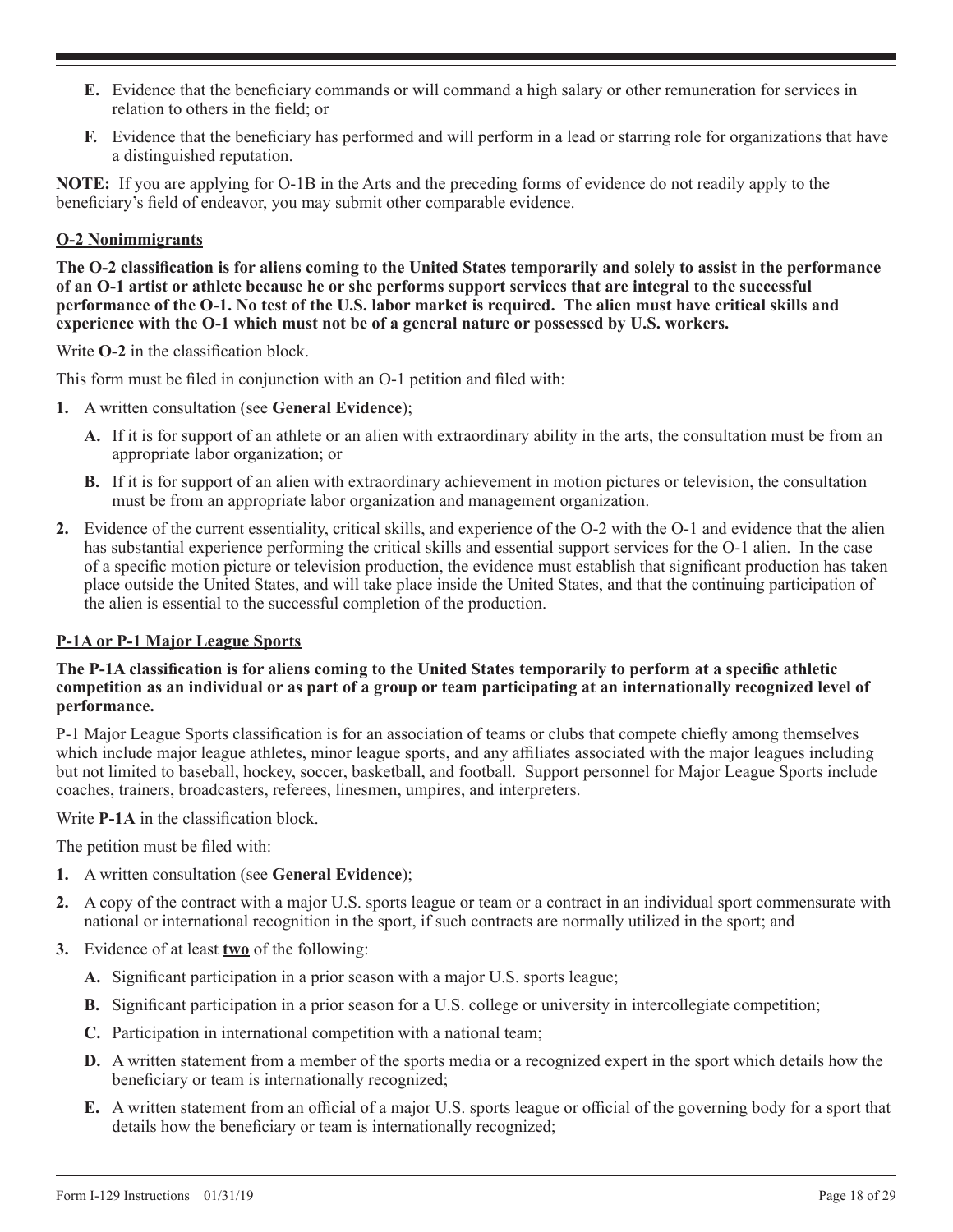- **F.** That the beneficiary or team is ranked, if the sport has international rankings; or
- **G.** That the beneficiary or team has received a significant honor or award in the sport.

## **P-1B Entertainer or Entertainment Group**

**The P-1B classification is for aliens coming to the United States temporarily to perform as a member of an entertainment group that has been recognized internationally as outstanding in the discipline for a substantial period of time, and who has had a sustained relationship with the group (ordinarily for at least 1 year).**

Write **P-1B** in the classification block.

The petition must be filed with:

- **1.** A written consultation (see **General Evidence**);
- **2.** Evidence that the beneficiary or group is internationally recognized in the discipline as demonstrated by the submission of evidence of the group's receipt of or nomination for significant international awards or prizes for outstanding achievement, or evidence of at least **two** of the following:
	- **A.** The beneficiary or group has performed, and will perform as a starring or leading group in productions or events with a distinguished reputation;
	- **B.** The beneficiary or group has achieved international recognition and acclaim for outstanding achievement in the field;
	- **C.** The group has performed, and will perform, services as a star or leading group for organizations and establishments that have a distinguished reputation;
	- **D.** The beneficiary or group has a record of major commercial or critically acclaimed success;
	- **E.** The beneficiary or group has received significant recognition for achievements from critics, organizations, government agencies, or other recognized experts in the field; or
	- **F.** The beneficiary or group commands a high salary or other substantial remuneration for services compared to other similarly situated in the field.
- **3.** Evidence that 75 percent of the members of the group have had a sustained and substantial relationship with the group for at least 1 year. Provide a list of the alien's functions which are integral to the group's performance.

By filing for a P-1 group, the petitioner certifies that at least 75 percent of the group members have been performing regularly together for at least 1 year. The 1-year requirement does not apply to circus groups coming to perform with nationally recognized circuses.

Attach a separate statement to the form to request a waiver of:

- **1.** The 1-year relationship requirement due to exigent circumstances; or
- **2.** The international recognition requirement **(1)** due to emergent circumstances, or **(2)** because the group has been nationally recognized as outstanding in its discipline for a sustained and substantial period of time.

## **P-2 Nonimmigrants**

**The P-2 classification is for aliens coming to the United States temporarily to perform as an artist or entertainer, individually or as part of a group, under a reciprocal exchange program between an organization in the United States and an organization in another country.**

Write **P-2** in the classification block.

The petition must be filed by the sponsoring organization or U.S. employer with:

- **1.** A written consultation (see **General Evidence**);
- **2.** A copy of the reciprocal exchange program agreement;
- **3.** A statement from the sponsoring organization describing the reciprocal agreement as it relates to the petition;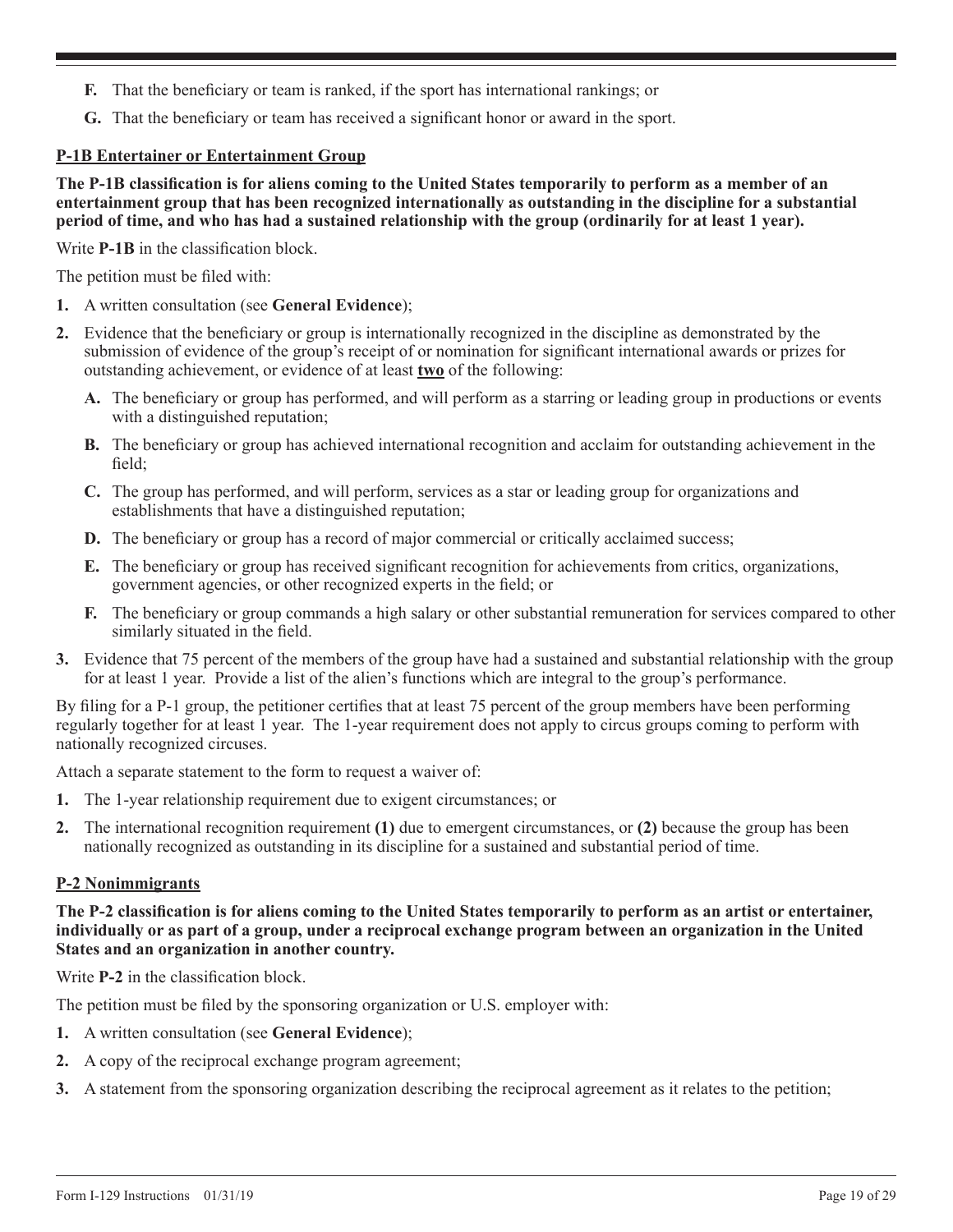- **4.** Evidence that the beneficiary and the U.S. artist or group have comparable skills and that the terms of employment are similar; and
- **5.** Evidence that an appropriate labor organization in the United States was involved in negotiating or concurred with the exchange.

## **P-3 Nonimmigrants**

**The P-3 classification is for aliens coming to the United States temporarily to perform, teach, or coach, individually or as part of a group, in the arts or entertainment fields in a program that is culturally unique and which will further the understanding or development of the art form.**

Write **P-3** in the classification block.

The petition must be filed with:

- **1.** A written consultation (see **General Evidence**);
- **2.** Evidence that all performances will be culturally unique events; and **either**
	- **A.** Affidavits, testimonials, or letters from recognized experts attesting to the authenticity of the beneficiary's or group's skills in performing, presenting, coaching, or teaching art forms; **or**
	- **B.** Documentation that the performance of the beneficiary or group is culturally unique as evidenced by actual reviews in newspapers, journals, or other published material.

## **Essential Support Personnel**

**The P-1S, P-2S, or P-3S classification are for aliens** coming to the United States temporarily as essential and integral parts of the competition or performance of a principal P-1 athlete, athletic team or entertainment group, P-2, or P-3 entertainer or entertainment group, because they perform support services which cannot be readily performed by a U.S. worker and which are essential to the successful performance or services of the principal P-1, P-2, or P-3. The accompanying personnel must have appropriate qualifications, prior experience and critical knowledge of the specific services to be performed by the principal P-1, P-2, or P-3 petition.

Write **P-1S, P-2S,** or **P-3S** as appropriate in the classification block.

The petition must be filed with:

- **1.** A written consultation (see **General Evidence**);
- **2.** Evidence of the beneficiary's qualifications to perform the services, if any;
- **3.** A statement describing the beneficiary's critical knowledge of the specific services to be performed and prior experience with the principal P-1, P-2, or P-3;
- **4.** Statements or affidavits from persons with first-hand knowledge that the beneficiary has had experience performing the critical skills and essential support services for the principal P-1, P-2, or P-3; and
- **5.** A copy of any written contract between the employer and the beneficiary or a summary of the terms of the oral agreement under which the beneficiary will be employed.

## **Q-1 Nonimmigrants**

#### **The Q-1 classification is for aliens coming to the United States temporarily to participate in an international cultural exchange program for the purpose of providing practical training, employment, and the sharing of the history, culture, and traditions of the country of the alien's nationality.**

The culture sharing must take place in a school, museum, business, or other establishment where the public, or a segment of the public sharing a common cultural interest, is exposed to aspects of a foreign culture as part of a structured program.

The work component of the program may not be independent of the cultural component, but must serve as the vehicle to achieve the objectives of the cultural component. An employer (U.S. or foreign firm, corporation, nonprofit organization, or other legal entity) or its designated agent may file the petition. If a designated agent is filing the petition, that agent must be employed by the qualified employer on a permanent basis in an executive or managerial capacity and must be either a U.S. citizen or lawful permanent resident.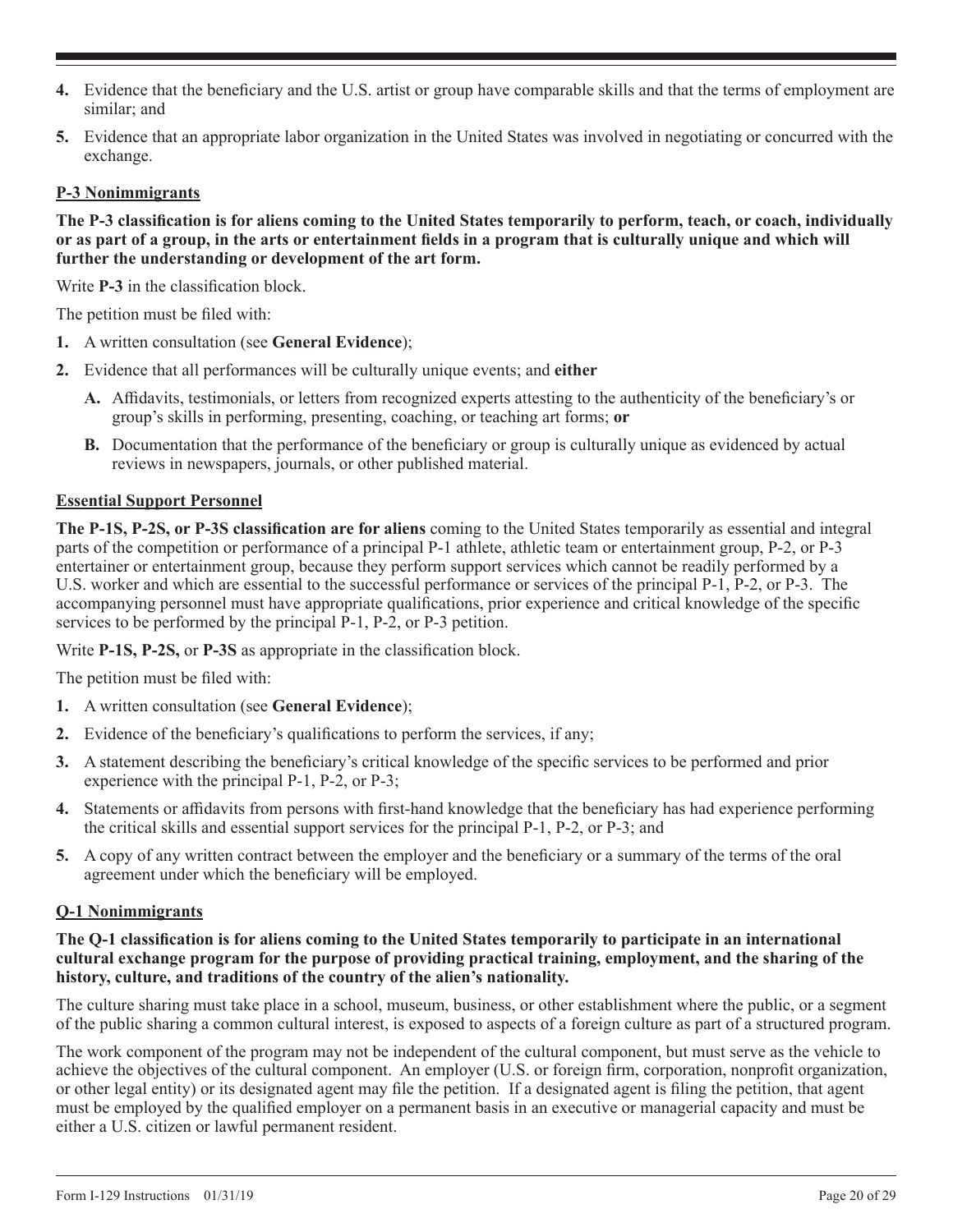Write **Q-1** in the classification block on the petition.

The petition must be filed with evidence showing that the employer:

- **1.** Maintains an established international cultural exchange program;
- **2.** Has designated a qualified employee to administer the program and serve as a liaison with USCIS;
- **3.** Is actively doing business in the United States;
- **4.** Will offer the beneficiary wages and working conditions comparable to those accorded local domestic workers similarly employed; and
- **5.** Has the financial ability to remunerate the participants.

To demonstrate that the petitioner has an established international cultural exchange program, submit program documentation, such as catalogs, brochures, or other types of material.

To demonstrate financial ability to remunerate the participants, submit your organization's most recent annual report, business income tax return, or other form of certified accountant's report.

If the proposed dates of employment are within the same calendar year of a previously approved Q-1 petition filed for the same international cultural exchange program, a copy of the approval notice for that prior petition may be submitted in lieu of the required evidence about the program described above.

## **R-1 Nonimmigrants**

**The R-1 classification is for aliens coming to the United States temporarily to be employed at least part time (average of at least 20 hours per week) by a bona fide nonprofit religious organization in the United States (or a bona fide organization that is affiliated with the religious denomination in the United States) to work:**

- **1.** Solely as a minister;
- **2.** In a religious vocation; or
- **3.** In a religious occupation.

To qualify, the alien must have been a member of a religious denomination that has a bona fide nonprofit religious organization in the United States, for at least 2 years immediately preceding the filing of the petition.

Write **R-1** in the classification block.

The petition must be filed by a U.S. employer with:

- **1.** Evidence relating to the petitioning organization:
	- **a.** Currently valid determination letter from the Internal Revenue Service (IRS) establishing that the organization is a tax-exempt organization; or
	- **b.** For a religious organization that is recognized as tax-exempt under a group tax-exemption, a currently valid determination letter from the IRS establishing that the group is tax exempt; or
	- **c.** For a bona fide organization that is affiliated with the religious denomination, if the organization was granted tax-exempt status under section  $501(c)(3)$  of the Internal Revenue Code (IRC) of 1986, or any subsequent amendments or equivalent sections of prior enactments of the IRC, as something other than a religious organization
		- **(1)** A currently valid determination letter from the IRS establishing that the organization is a tax-exempt organization;
		- **(2)** Documentation that establishes the religious nature and purpose of the organization, such as a copy of the organizing instrument of the organization that specifies the purposes of the organization;
		- **(3)** Organizational literature, such as books, articles, brochures, calendars, flyers, and other literature describing the religious purpose and nature of the activities of the organization; and
		- **(4)** Religious Denomination Certification, which is part of the R-1 Classification Supplement to Form I-129, completed, signed, and dated by the religious organization certifying that the petitioning organization is affiliated with the religious denomination.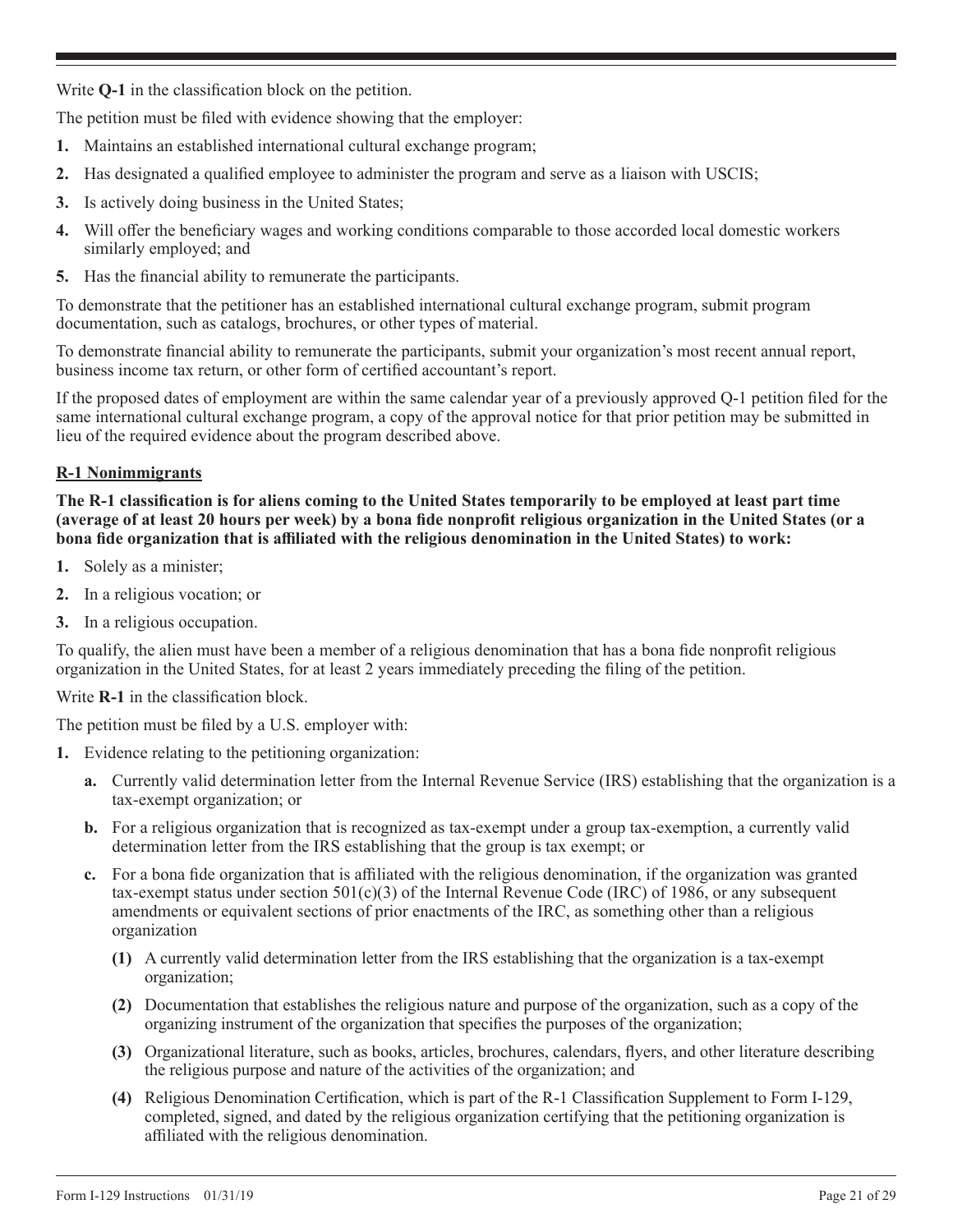- **2.** Employer Attestation, which is part of the R-1 Classification Supplement to Form I-129, completed, signed, and dated by an authorized official of the petitioner;
- **3.** Verifiable evidence of how the petitioner intends to compensate the beneficiary, including salaried or non-salaried compensation;
- **4.** If the beneficiary will be self-supporting, the petitioner must submit documentation establishing that the position the beneficiary will hold is part of an established program for temporary, uncompensated missionary work, which is part of a broader international program of missionary work sponsored by the denomination;
- **5.** Evidence that the beneficiary has been a member in the religious denomination during at least the 2 years immediately preceding the filing of the petition; and
- **6.** Evidence to establish the beneficiary is qualified to perform the duties of the offered position.

# **Part 2. Petition Only Required for an Alien in the United States to Change Status or Extend Stay**

The following classifications listed in this **Part 2.** do not require a petition for new employment if the alien is outside the United States.

Use this Form I-129 when the beneficiary is physically present in the United States and a change of status, concurrent employment, or an extension of stay is needed. **Note:** The beneficiary must be maintaining lawful status in the United States to remain eligible for the benefit sought.

## **E-1 Nonimmigrants**

**The E-1 classification is for aliens who are nationals of a country with which the United States maintains a qualifying treaty or an international agreement, or which has been deemed a qualifying country by legislation, and who are coming to the United States to carry on substantial trade principally between the United States and the alien's country of nationality. The Department of State maintains a list of countries with qualifying treaties. See https://travel.state.gov/content/visas/en/fees/treaty.html for a list of qualifying countries.**

Write **E-1** in the classification block.

**Qualifying trade** involves the commercial exchange of goods or services in the international market place. **Substantial trade** is an amount of trade sufficient to ensure continuous flow of international trade items between the United States and the treaty country. **Principal trade** exists when more than 50 percent of the E-1's total volume of international trade is conducted between United States and the treaty country.

An employee of an E-1 treaty trader who possesses the same nationality as the E-1 employer may also be classified as E-1. The employee must principally and primarily perform executive or supervisory duties or possess special qualifications that are essential to the successful or efficient operation of the enterprise. The E-1 employee may perform work for the parent treaty organization or enterprise, or any subsidiary of the parent organization or enterprise.

The petition must be filed with evidence of:

- **1. Ownership and Nationality of the E-1 treaty trader.** Such evidence may include, but is not limited to, lists of investors with current status and nationality, stock certificates, certificate of ownership issued by the commercial section of a foreign embassy, and reports from a certified personal accountant;
- **2. Substantial Trade.** Evidence of substantial trade may include, but is not limited to, copies of three or more of the following: bills of lading, customs receipts, letter of credit, trade brochures, purchase orders, insurance papers, documenting commodities imported, carrier inventories, and/or sales contracts, or other probative documentation establishing the requisite substantial trade; and
- **3. For E-1 employees only:** Executive or Supervisory Duties or special qualification essential to the enterprise. Evidence of such duties or qualifications may include, but is not limited to, certificates, diplomas or transcripts, letters from employers describing job titles, duties, operators' manuals, and the required level of education and knowledge.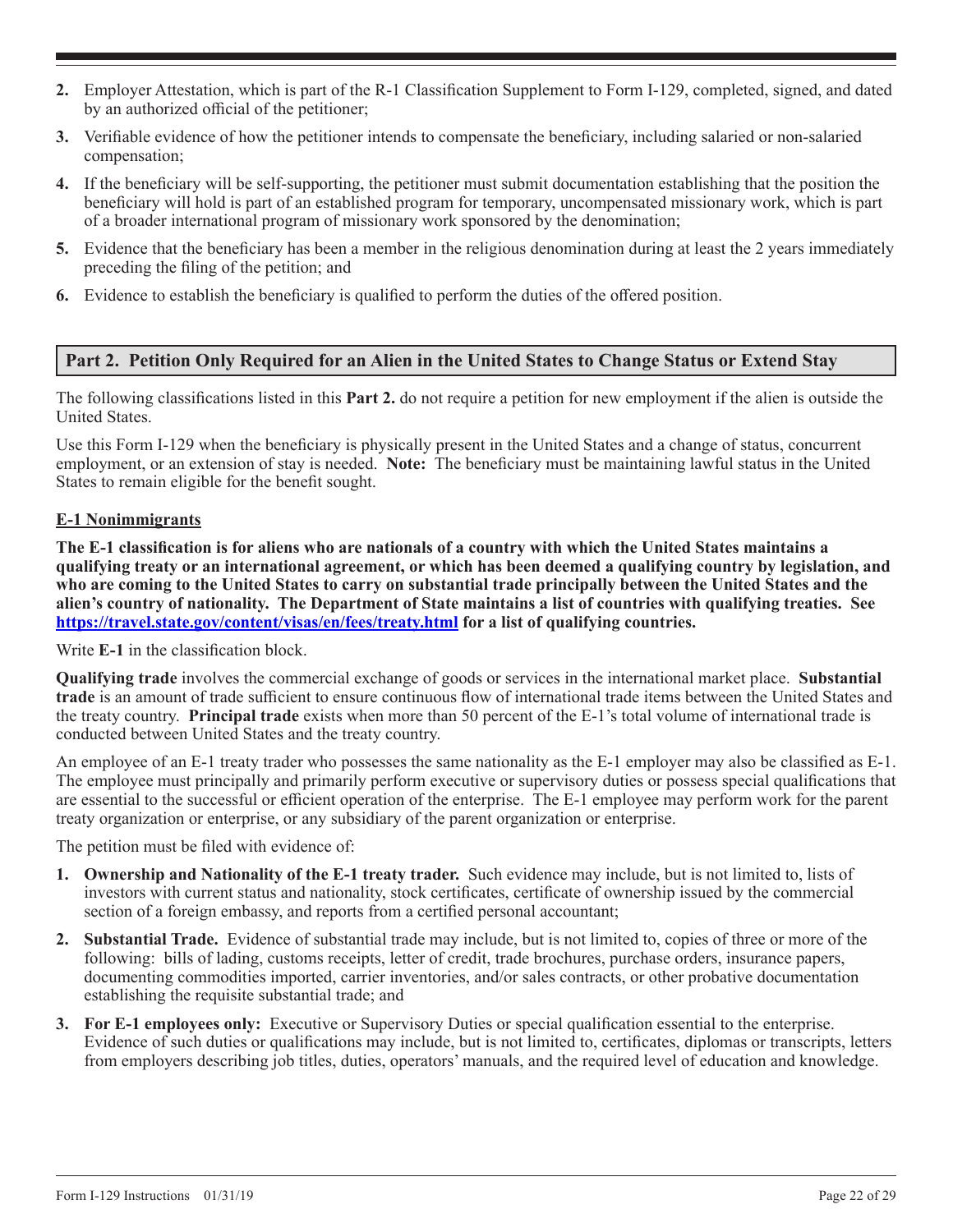# **E-2 Nonimmigrants**

**The E-2 classification is for aliens who are nationals of a country with which the United States maintains a qualifying treaty or an international agreement, or which has been deemed a qualifying country by legislation, and who are coming to the United States to develop and direct the operations of an enterprise in which the alien has invested or is actively in the process of investing a substantial amount of capital. The Department of State maintains a list of countries with qualifying treaties. See https://travel.state.gov/content/visas/en/fees/treaty.html for a list of qualifying countries.**

Write **E-2** in the classification block.

An E-2 must demonstrate possession and control of capital and the ability to develop and direct the investment enterprise and the ability to develop and direct the investment enterprise. Capital in the process of being invested or that has been invested must be placed at risk and be irrevocably committed to the enterprise. The enterprise must be a real, active, and operating commercial or entrepreneurial undertaking that produces services or goods for profit. The investment must be substantial and the funds must not have been obtained, directly or indirectly, from criminal activity. The enterprise must be more than marginal.

An employee of an E-2 who possesses the same nationality as the E-2 employer may also be classified as E-2. The employee must principally and primarily perform executive or supervisory duties or possess special qualifications that are essential to the successful or efficient operation of the enterprise.

The petition must be filed with evidence of:

- **1. Ownership and Nationality of the E-2 treaty investor.** Such evidence may include, but is not limited to, lists of investors with current status and nationality, stock certificates, certificate of ownership issued by the commercial section of a foreign embassy, and reports from a certified personal accountant;
- **2. Substantial investment.** Such evidence may include, but is not limited to, copies of partnership agreements (with a statement on proportionate ownership), articles of incorporation, payments for the rental of business premises or office equipment, business licenses, stock certificates, office inventories (goods and equipment purchased for the business), insurance appraisals, annual reports, net worth statements from certified profession accountants, advertising invoices, business bank accounts containing funds for routine operations, funds held in escrow; and
- **3. For E-2 employees only:** Executive or Supervisory Duties or special qualifications essential to the enterprise. Evidence of such duties or qualifications may include, but is not limited to, certificates, diplomas or transcripts, letters from employers describing job titles, duties, operators' manuals, and the required level of education and knowledge.

## **Advice on E-1 and E-2 petitions**

You must obtain approval from USCIS when substantive changes occur in the terms or conditions of the status of the treaty trader, investor, or E employee. To do this, file Form I-129 and E-1/E-2 Classification Supplement, with fee, and request an extension of stay.

You may seek advice from USCIS to determine whether changes in the terms or conditions in E status are substantive. To obtain advice, file Form I-129 and E-1/E-2 Classification Supplement, with fee. Answer "Yes" to the question on the Supplement which asks whether you are seeking advice.

#### **Free Trade Nonimmigrants (H-1B1 and TNs)**

The Free Trade Nonimmigrant classifications (H-1B1 and TN) are temporary nonimmigrant classifications based on the provisions of a Free Trade Agreement between the United States and the alien's country of citizenship. Currently there are two stand-alone Free Trade Nonimmigrant classifications available: TN and H-1B1.

**The TN nonimmigrant classification is for aliens who are citizens of Canada or Mexico covered by the North American Free Trade Agreement coming to the United States to engage temporarily in business activities at a professional level. Depending on the specific type of business activity, a TN must at least have a bachelor's degree or, in certain limited instances, other appropriate credentials which demonstrate status as a professional. The acceptable types of TN business activities at a professional level are listed at 8 CFR 214.6(c).**

Write **TN** in the classification block.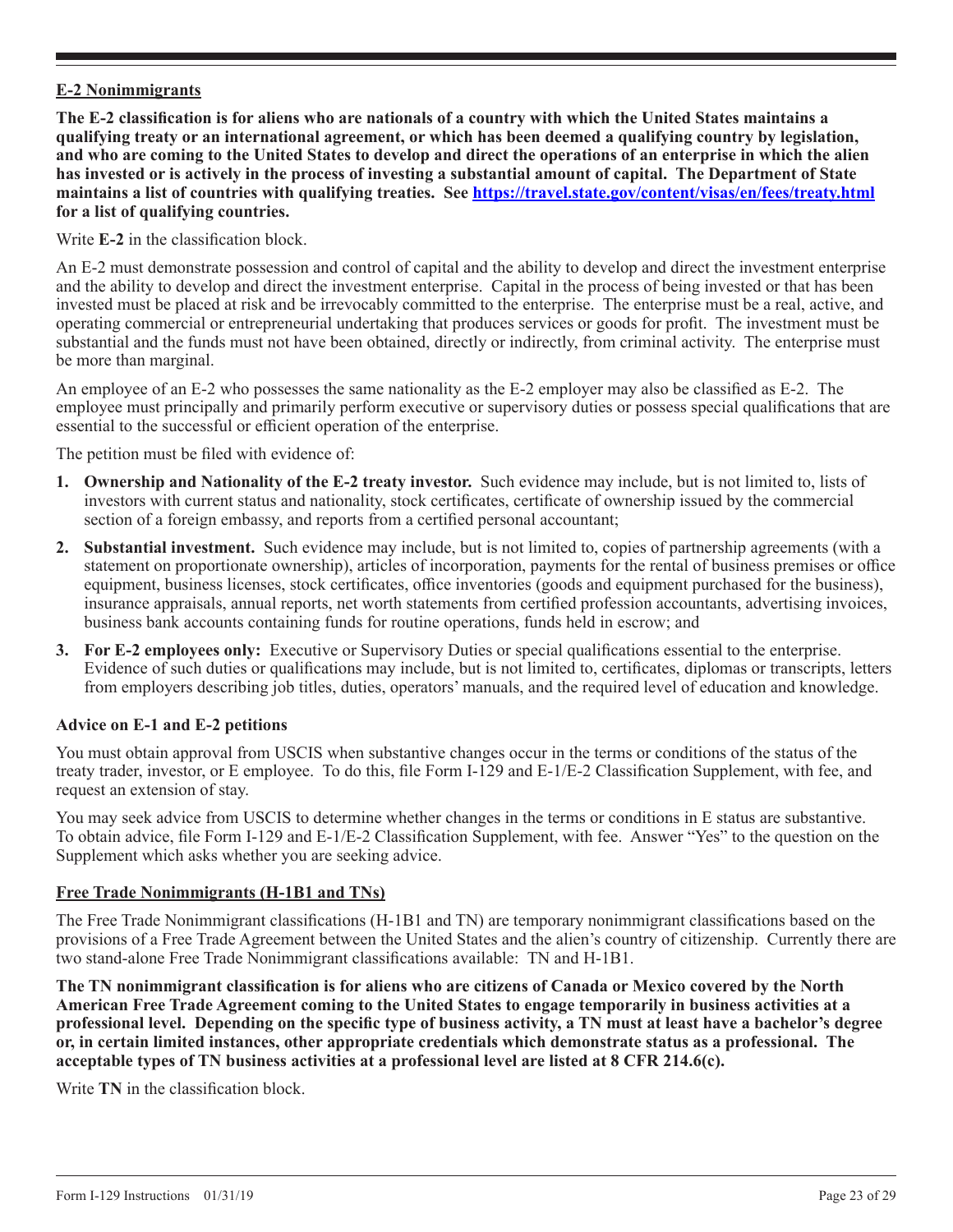Documentary evidence must be submitted if the applicant is a citizen of Canada and is currently outside the United States **OR** if the applicant is a citizen of Canada or Mexico and is requesting a **"Change of Status"** to TN. The applicant must submit evidence demonstrating that he or she will be engaged in business activities at a professional level and that the applicant possesses the requisite professional qualifications. Acceptable evidence may include, but is not limited to, the following:

- **1.** A letter from the employer stating the activity the beneficiary will be engaged in, the anticipated length of stay, and the arrangements for remuneration;
- **2.** A copy of the beneficiary's last two pay stubs and W-2 if employed in the United States; and
- **3.** Evidence the beneficiary meets the educational and/or licensing requirements for the profession or occupation.

**NOTE:** While a petition is not required, citizens of Canada who are outside the United States may use this form to apply for TN status.

If the applicant is a citizen of Canada or Mexico and is requesting an **"Extension of Stay"** in TN classification, submit evidence, such as a letter, describing the continuing employment and evidence of the beneficiary's continued valid licensing (if required by the profession and/or the state).

#### **The H-1B1 classification is for aliens from Chile or Singapore coming to the United States temporarily to perform services in a specialty occupation. See the instructions for H-1B nonimmigrants for the definition of "specialty occupation."**

Write **H-1B1** in the classification block.

Submit all evidence listed in the H Classification Supplement to Form I-129 under **Section 1., Complete This Section If Filing for H-1B Classification,** as well as evidence listed in the section of the instructions for H-1B specialty occupation classification. The following supplements must be filed with the petition:

- **1.** Nonimmigrant Classification Based on a Trade Agreement Supplement; and
- **2.** H Classification Supplement; and
- **3.** H-1B Data Collection and Filing Fee Exemption Supplement.

If requesting an **"Extension of Stay,"** submit evidence, such as a letter describing the continuing employment, as well as evidence of the beneficiary's continued valid licensing (if required by the profession and/or the state). Also, if this extension is the 6th consecutive extension requested for this beneficiary, a statement to that effect should be provided.

# **Change of Status**

A petition for change of status to one of the classifications described in this section must be submitted with the initial evidence detailed above and with the initial evidence required by the separate instructions for all petitions involving change of status.

# **Extension of Stay**

A petition requesting an extension of stay for an employee in the United States must be filed with a copy of the beneficiary's Form I-94, Nonimmigrant Arrival/Departure Record, and a letter from the petitioner explaining the reasons for the extension. Consult the regulations that relate to the specific nonimmigrant classification sought.

**NOTE:** Dependent family members should use Form I-539 to file for an extension of stay.

A nonimmigrant who must have a passport to be admitted must maintain a valid passport during his or her entire stay. If a required passport is not valid, include a full explanation with your petition. A petition requesting an extension must be filed with:

- **1.** The appropriate supplements for the classification;
- **2.** A letter describing the proffered employment;
- **3.** A copy of the beneficiary's last 2 pay stubs and most recent W-2, if applicable;
- **4.** Evidence the beneficiary continues to meet the licensing requirements for the profession or occupation, if applicable;
- **5.** If requesting an extension of H-1B status (including H1B1 Chile/Singapore), evidence that the Department of Labor has certified a labor condition application for the specialty occupation which is valid for the period of time requested;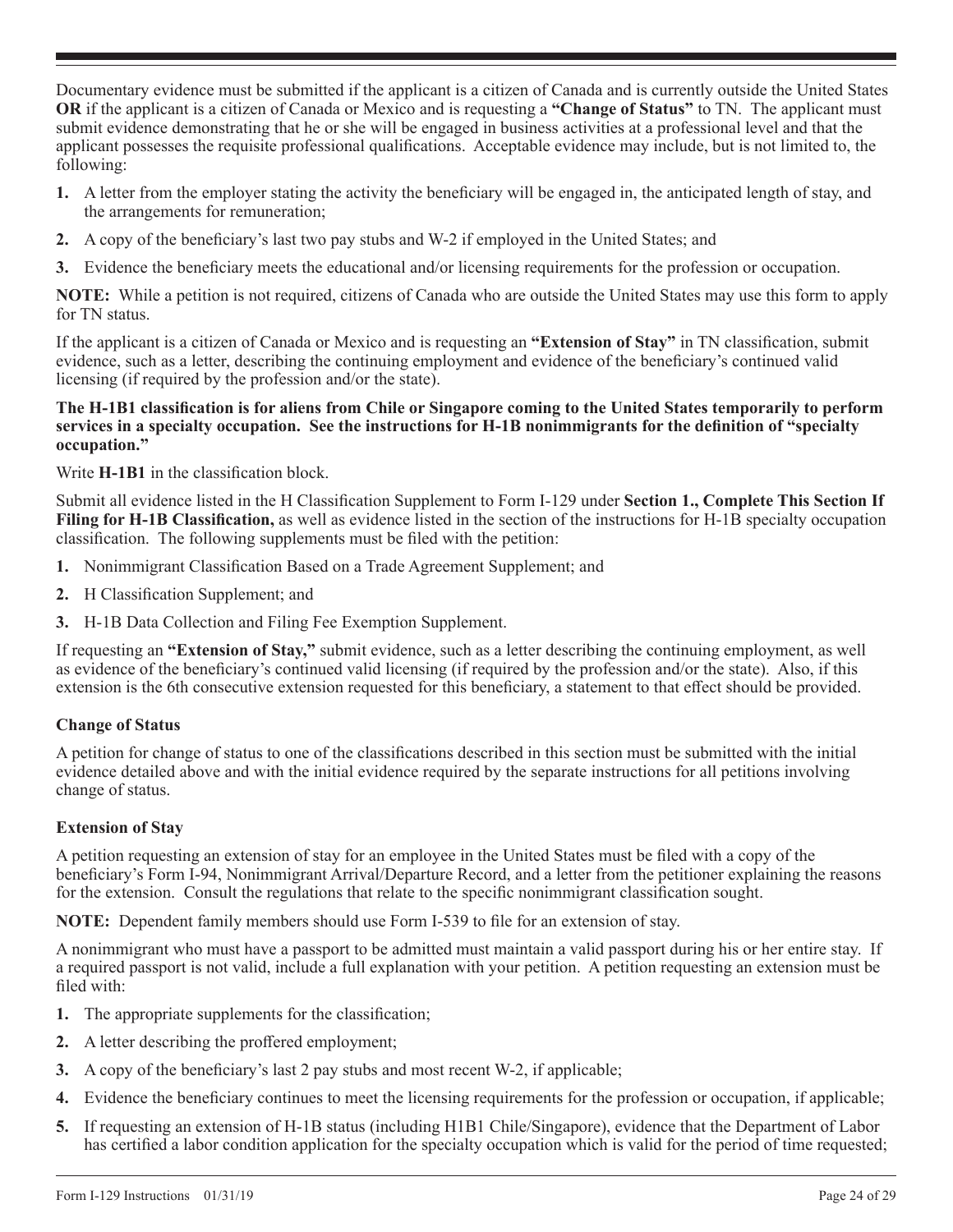- **6.** If requesting H-2A status, submit a U.S. Department of Labor approved temporary labor certification valid for the dates of the extension, unless it is based on a continuation of previously approved employment due to exigent circumstances and the extension will last no longer than 2 weeks;
- **7.** If requesting H-2B status, submit a U.S. Department of Labor approved temporary labor certification valid for the dates of extension.

## **Special Considerations for Beneficiaries Residing in CNMI**

An alien who was admitted to the CNMI prior to November 28, 2009 may not currently hold a Federal nonimmigrant classification that permits a change of status. However, in certain situations, a petitioner may request that the beneficiary be granted initial status in the CNMI. This will allow certain beneficiaries who were present in the CNMI prior to the transition date and are currently lawfully present in the CNMI with a valid unexpired CNMI status to be granted an initial status without having to depart the CNMI. Additionally, an alien who is currently in parole status in the CNMI may also be granted an initial status in the CNMI.

The E-2 CNMI investor regulations permit a petitioner to request that the alien be granted an initial E-2 CNMI investor status in the CNMI. In addition to the classification requirements, the petitioner must submit documentation that the beneficiary is currently lawfully present in the CNMI.

The regulations indicate that if the beneficiary is lawfully present in the CNMI the beneficiary may apply for a change of status with this form without having to seek consular processing. In addition to the classification requirements, the petitioner must submit documentation that the beneficiary is currently lawfully present in the CNMI.

A petition for a grant of initial status for a beneficiary currently in the CNMI with a CNMI issued permit must have been filed on or before November 27, 2011.

## **Written Consultation for O and P Nonimmigrants**

**Written consultation. Certain** classifications require a written consultation with a recognized peer group, labor, and/ or management organization regarding the nature of the work to be done and the beneficiary's qualifications before USCIS can approve the petition.

To obtain timely adjudication of a petition, you should obtain a written advisory opinion from an appropriate peer group, labor, and/or management organization and submit it with the petition.

If you file a petition without the advisory opinion, you will need to send a copy of the petition and all supporting documents to the appropriate organization when you file the petition with USCIS, and name that organization in the petition. Explain to the organization that USCIS will contact them for an advisory opinion.

If you do not know the name of an appropriate organization with which to consult, indicate that on the petition. However, a petition filed without the actual advisory opinion will require substantially longer processing time.

## **Liability for Return Transportation**

The Immigration and Nationality Act makes a petitioner liable for the reasonable cost of return transportation for an H-1B, H-2B, O, and P beneficiary who is dismissed before the end of the period of authorized admission.

## **What Is the Filing Fee**

The base filing fee for Form I-129 is **\$460**.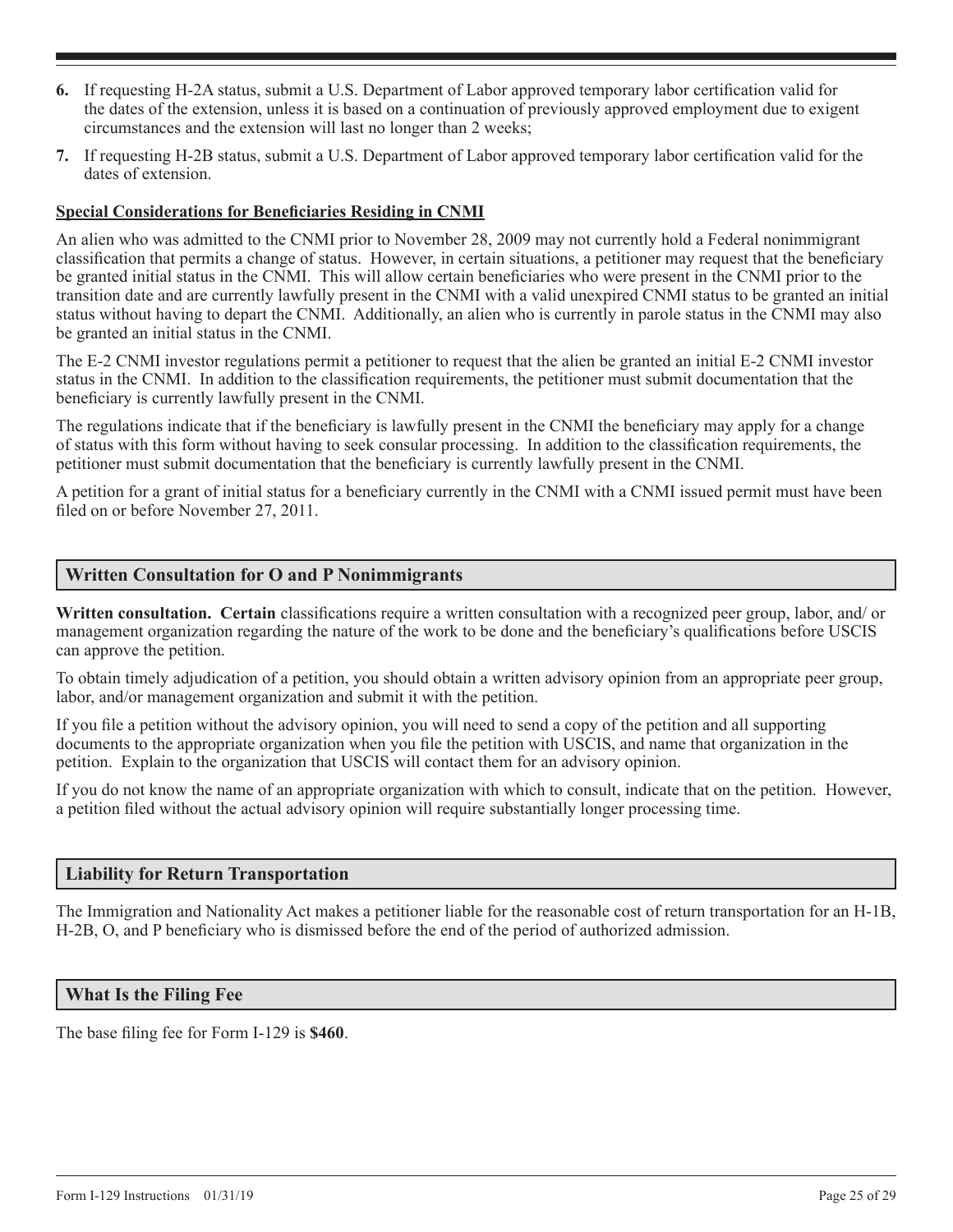## **American Competitiveness and Workforce Improvement Act (ACWIA) fee for certain H-1B and H-1B1 Petitions**

A petitioner filing Form I-129 for an H-1B nonimmigrant or for a Chile or Singapore H-1B1 Free Trade Nonimmigrant must submit the **\$460** petition filing fee and, unless exempt under **Section 2.** of the H-1B Data Collection and Filing Fee Exemption Supplement, an additional fee of either **\$1,500** or **\$750**. To determine which ACWIA fee to pay, complete **Section 2.,** of the H-1B Data Collection and Filing Fee Exemption Supplement.

A petitioner filing Form I-129 who is required to pay the ACWIA fee may make the payment in the form of a single check or money order for the total amount due or as two checks or money orders, one for the ACWIA fee and one for the petition fee.

## **Additional fees for H-1B, L-1, and H-2B Petitions**

A petitioner seeking initial approval of H-1B or L nonimmigrant status for a beneficiary, or seeking approval to employ an H-1B or L nonimmigrant currently working for another petitioner, must submit a **\$500** Fraud Prevention and Detection fee. Petitioners for Chile or Singapore H-1B1 Free Trade Nonimmigrants do not have to pay the **\$500** fee.

Those petitioners required to submit the \$500 Fraud Prevention and Detection fee are also required to submit either an additional **\$4,000** (H-1B) or **\$4,500** (L-1) fee mandated by Public Law 114-113, **if:**

- **1.** The petitioner employs 50 or more individuals in the United States;
- **2.** More than 50 percent of those employees are in H-1B, L-1A, or L-1B nonimmigrant status; **and**
- **3.** The petition is filed on or after December 18, 2015.

Employers filing H-2B petitions must submit an additional fee of **\$150**.

You must include payment of the fees with your submission of this form. Failure to submit the fees when required will result in rejection or denial of your submission.

**NOTE:** The Fraud Prevention and Detection fee and Public Law 114-113 fee, when applicable, may not be waived. Each fee should be submitted in a separate check or money order.

## **Biometrics Services fee for certain beneficiaries in the CNMI**

An additional biometrics services fee as described in 8 CFR 103.7(b) is required if the alien is lawfully present in the CNMI when applying for an initial grant of any federal nonimmigrant status. After submission of the form, USCIS will notify you about when and where to go for biometric services.

**NOTE:** The filing fee and biometric services fee are not refundable, regardless of any action USCIS takes on this petition. **DO NOT MAIL CASH.** You must submit all fees in the exact amounts.

#### **Use the following guidelines when you prepare your checks or money orders for the Form I-129 filing fee:**

- **1.** The check and money order must be drawn on a bank or other financial institution located in the United States and must be payable in U.S. currency; and
- **2.** Make the checks or money orders payable to **U.S. Department of Homeland Security**.

**NOTE:** Spell out U.S. Department of Homeland Security; do not use the initials "USDHS" or "DHS."

**Notice to Those Making Payment by Check.** If you send us a check, USCIS will convert it into an electronic funds transfer (EFT). This means we will copy your check and use the account information on it to electronically debit your account for the amount of the check. The debit from your account will usually take 24 hours and your bank will show it on your regular account statement.

You will not receive your original check back. We will destroy your original check, but will keep a copy of it. If USCIS cannot process the EFT for technical reasons, you authorize us to process the copy in place of your original check. If your check is returned as unpayable, USCIS will re-submit the payment to the financial institution one time. If the check is returned as unpayable a second time, we will reject your application and charge you a returned check fee.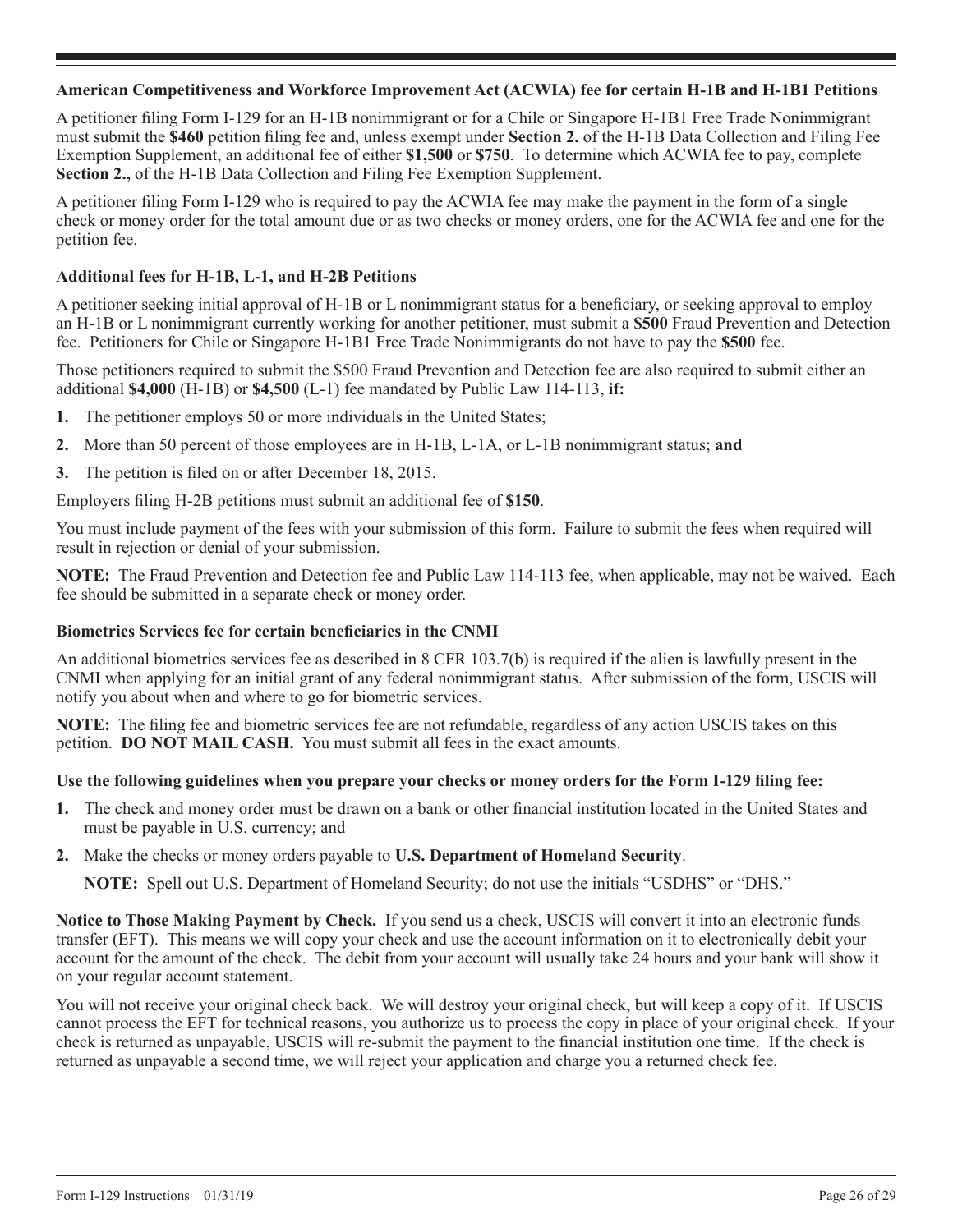## **How to Check If the Fees Are Correct**

Form I-129's filing fee and biometrics services fee are current as of the edition date in the lower left corner of this page. However, because USCIS fees change periodically, you can verify that the fees are correct by following one of the steps below.

- **1.** Visit the USCIS website at **www.uscis.gov**, select "FORMS," and check the appropriate fee; or
- **2.** Call the USCIS National Customer Service Center at **1-800-375-5283** and ask for fee information. For TTY (deaf or hard of hearing) call: **1-800-767-1833**.

## **When To File?**

Generally, a Form I-129 petition may not be filed more than 6 months prior to the date employment is scheduled to begin. Petitioners should review the appropriate regulatory provisions in 8 CFR that relate to the nonimmigrant classification sought.

## **Where To File?**

#### **Regular Processing:**

Please see our website at **www.uscis.gov/I-129** or call the USCIS National Customer Service Center at **1-800-375-5283** for the most current information about where to file this benefit request. For TTY (deaf or hard of hearing) call: **1-800-767-1833**.

#### **Premium Processing:**

If you are requesting Premium Processing Services for a Form I-129, you must also file a Form I-907, Request for Premium Processing Services with the applicable fee. Before you file the I-129/I-907 package, check the USCIS website at **www.uscis.gov** to ensure that the requested classification is eligible for premium processing. For more information about Premium Processing, see our Web page at **www.uscis.gov/i-907** or call our National Customer Service Center at **1-800-375-5283**. For TTY (deaf or hard of hearing) call: **1-800-767-1833**.

#### **Processing Information**

#### **Acceptance**

**Any petition that is not signed or accompanied by the correct fee will be rejected with a notice that the petition is deficient.** You may correct the deficiency and resubmit the petition. A petition is not considered properly filed until accepted by USCIS.

#### **Initial Processing**

Once USCIS accepts your application, the agency will check it for completeness. If you do not completely fill out the form, you will not establish a basis for eligibility, and we may deny your petition.

#### **Service Processing Information**

Our goal at USCIS is to process all petitions fairly. The processing time will vary, depending on the specific circumstances of each case. We may reject an incomplete petition. We may deny your petition if you do not give us the requested information.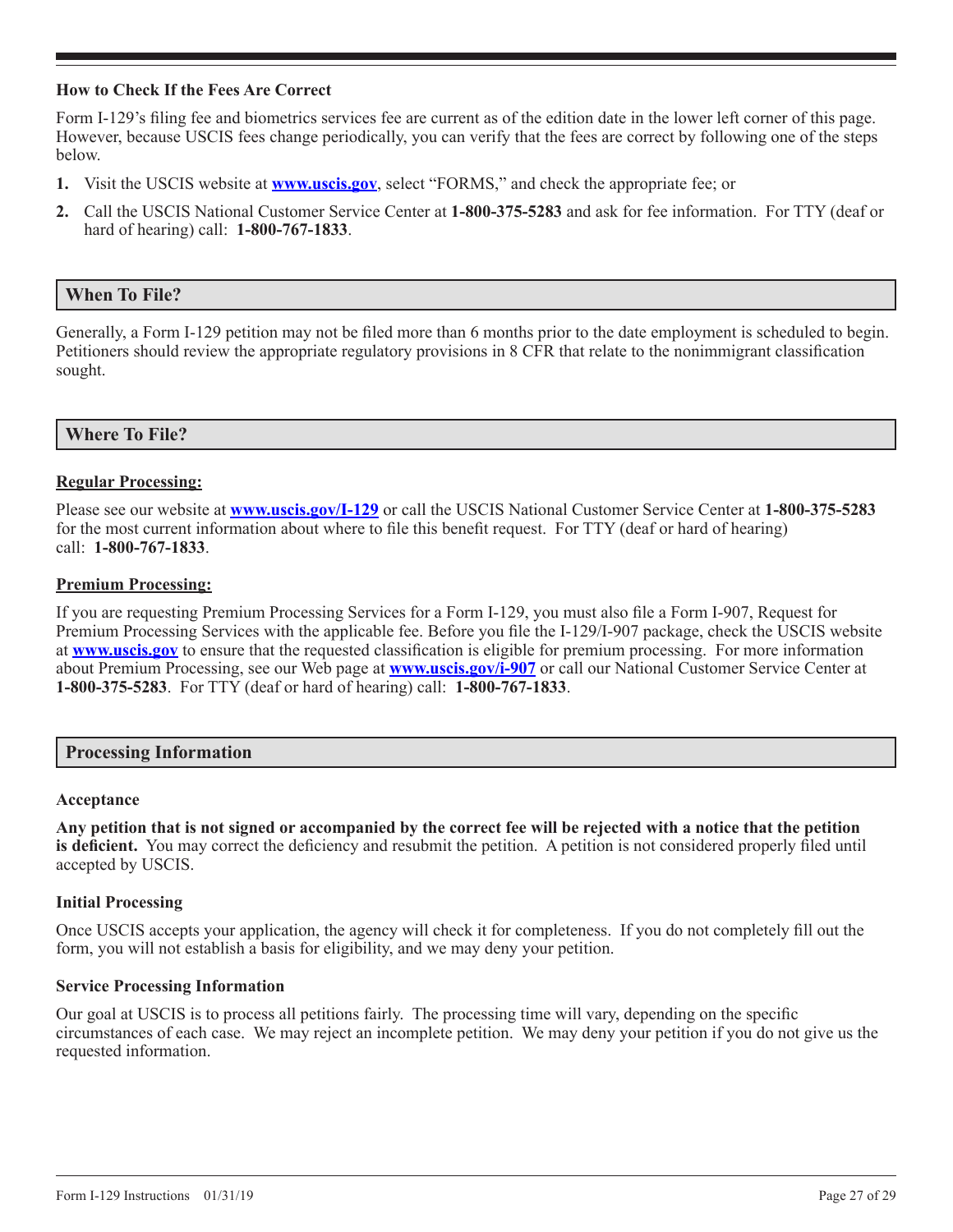## **Requests for More Information or Interview**

We may request more information or evidence from you or we may request that you appear at a USCIS office for an interview. We may also request that you provide the originals of any copies you submit. We will return these originals when they are no longer required.

After you file your petition, you may be notified to appear at a USCIS office to answer questions about the petition. You will be required to answer these questions under oath or affirmation.

## **Decision**

USCIS' decision on Form I-129 involves a determination of whether you have established eligibility for the requested benefit. You will be notified of the decision in writing.

# **USCIS Forms and Information**

To ensure you are using the latest version of this form, visit the USCIS website at **www.uscis.gov** where you can obtain the latest USCIS forms and immigration-related information. If you do not have internet access, you may order USCIS forms by calling our toll-free number at **1-800-870-3676**. You may also obtain forms and information by calling the USCIS National Customer Service Center at **1-800-375-5283**. For TTY (deaf or hard of hearing) call: **1-800-767-1833**.

As an alternative to waiting in line for assistance at your local USCIS office, you can now schedule an appointment through the USCIS Internet-based system, **InfoPass**. To access the system, visit the USCIS website at **www.infopass.uscis.gov**. Use the **InfoPass** appointment scheduler and follow the screen prompts to set up your appointment. **InfoPass** generates an electronic appointment notice that appears on the screen.

## **Penalties**

If you knowingly and willfully falsify or conceal a material fact or submit a false document with your Form I-129, we will deny your Form I-129 and any other immigration benefit.

In addition, you will face severe penalties provided by law and may be subject to criminal prosecution.

## **DHS Privacy Notice**

**AUTHORITIES:** The information requested on this petition and the associated evidence, is collected under 8 U.S.C. sections 1154, 1184, and 1258.

**PURPOSE:** The primary purpose for providing the requested information on this petition is to petition USCIS for a nonimmigrant worker to come temporarily to the United States to perform services or labor or to receive training. DHS will use the information you provide to grant or deny the immigration benefit you are seeking.

**DISCLOSURE:** The information you provide is voluntary. However, failure to provide the requested information, including your Social Security number (if applicable), and any requested evidence, may delay a final decision or result in denial of your petition.

**ROUTINE USES:** DHS may share the information you provide on this petition and any additional requested evidence with other Federal, state, local, and foreign government agencies and authorized organizations. DHS follows approved routine uses described in the associated published system of records notices [DHS/USCIS/ICE/CBP-001 Alien File, Index, and National File Tracking System and DHS/USCIS-007 Benefits Information System, and DHS/USCIS-018 Immigration Biometric and Background Check] and the published privacy impact assessments [DHS/USCIS/PIA-016(a) Computer Linked Application Information Management System and Associated Systems] which you can find at **www.dhs.gov/privacy**. DHS may also share this information, as appropriate, for law enforcement purposes or in the interest of national security.